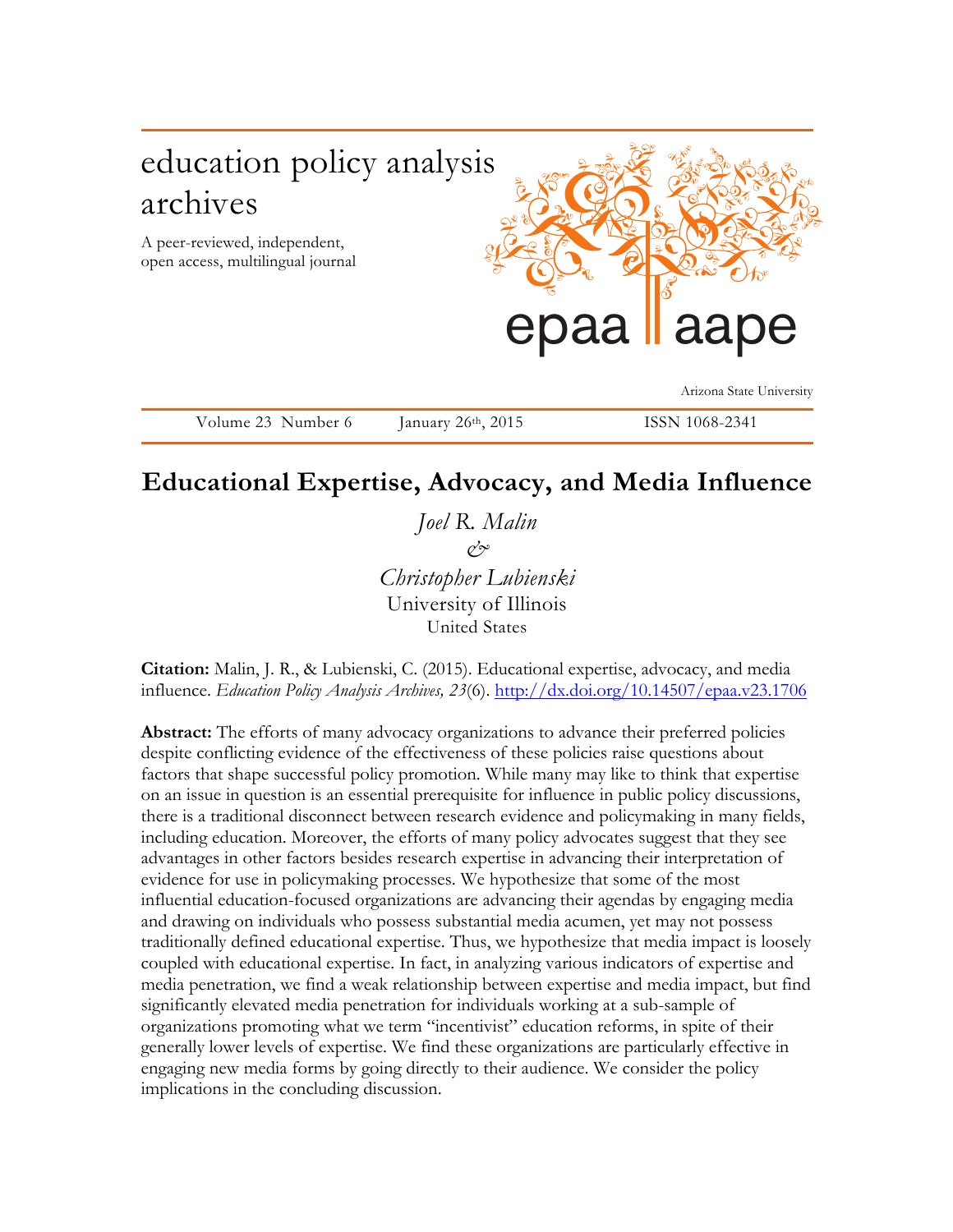**Keywords:** agenda setting; decision making; educational policy; expertise; information dissemination; political influences; politics.

#### **Expertos en educación, esfuerzos de promoción e influencia mediática**

**Resumen:** Los esfuerzos de muchas organizaciones para promover sus políticas a pesar de las pruebas contradictorias sobre la efectividad de estas políticas plantean preguntas acerca de los factores que configuran una promoción política exitosa. Si bien muchos quisieran pensar que los niveles de "experiencia técnica" son un requisito previo esencial para influir en los debates de política pública, en muchos campos, como la educación, hay una tradición de desconexión entre tener datos de investigación y la formulación de políticas. Por otra parte, los esfuerzos de muchos organizaciones para promover sus políticas sugieren que ven ventajas en otros factores, además de la "conocimientos expertos" en investigación para apoyar sus ideas en los procesos de formulación de políticas. Nuestra hipótesis es que algunas de las organizaciones de educación más influyentes están avanzando sus agendas mediante la participación en medios de comunicación y sobre la base de los individuos con buena penetración en medios de comunicación, aun cuando, no tengan los conocimientos expertos educativos definidos tradicionalmente. Por lo tanto, nuestra hipótesis es que el impacto mediático está poco conectado con conocimientos expertos. De hecho, en el análisis de diversos indicadores de experiencia y la penetración de los medios de comunicación, encontramos una relación débil entre experiencia e impacto mediático, pero encontramos la penetración de los medios de comunicación significativamente elevados para las personas que trabajan en una sub-muestra de organizaciones que promueven lo que llamamos las reformas educativas "incentivadoras", a pesar de bajos niveles de especialización. Encontramos que estas organizaciones son particularmente eficaces para comprometer a las nuevas formas de comunicación al ir directamente a su público. Consideramos las implicaciones política en el las conclusiones.

**Palabras-clave:** establecimiento de agendas; toma de decisiones; política educativa; conocimientos expertos; difusión de información; influencias políticas; política.

#### **Especialistas em educação, promoção, influência da mídia**

**Resumo:** Os esforços de muitas organizações para promover suas políticas, apesar de evidências conflitantes sobre a eficácia dessas políticas, levantam questões sobre os fatores que moldam uma defesa política bem-sucedida. Enquanto muitos possam pensar que os níveis de "expertise" são essenciais para influenciar debates de políticas públicas em diversas áreas, há uma já tradicional desconexão entre a resultados de investigação e a formulação de políticas, em vários campos, inclusive na educação. Além disso, os esforços de muitas organizações para promover a sua política sugerem que estas veem vantagens em outros fatores além da "expertise" para avançar sua interpretação de evidências de pesquisa para uso em processos de formulação de políticas. Nossa hipótese é que algumas das instituições de ensino mais influentes estão avançando suas agendas através da participação nos meios de comunicação e com base em indivíduos com boa penetração na mídia, que podem não ter experiência em educação como tradicionalmente definida. Portanto, a nossa hipótese é de que o impacto midiático está mal conectado com a "expertise" educacional. Na verdade, na análise de diversos indicadores de "expertise" e penetração dos meios de comunicação, encontramos uma relação fraca entre experiência e impacto mediático, mas encontramos uma penetração significativa na mídia por pessoas que trabalham em uma sub-amostra de organizações promovendo o que chamamos de "incentivadores" de reformas educativas, apesar dos baixos níveis de especialização. Descobrimos que essas organizações são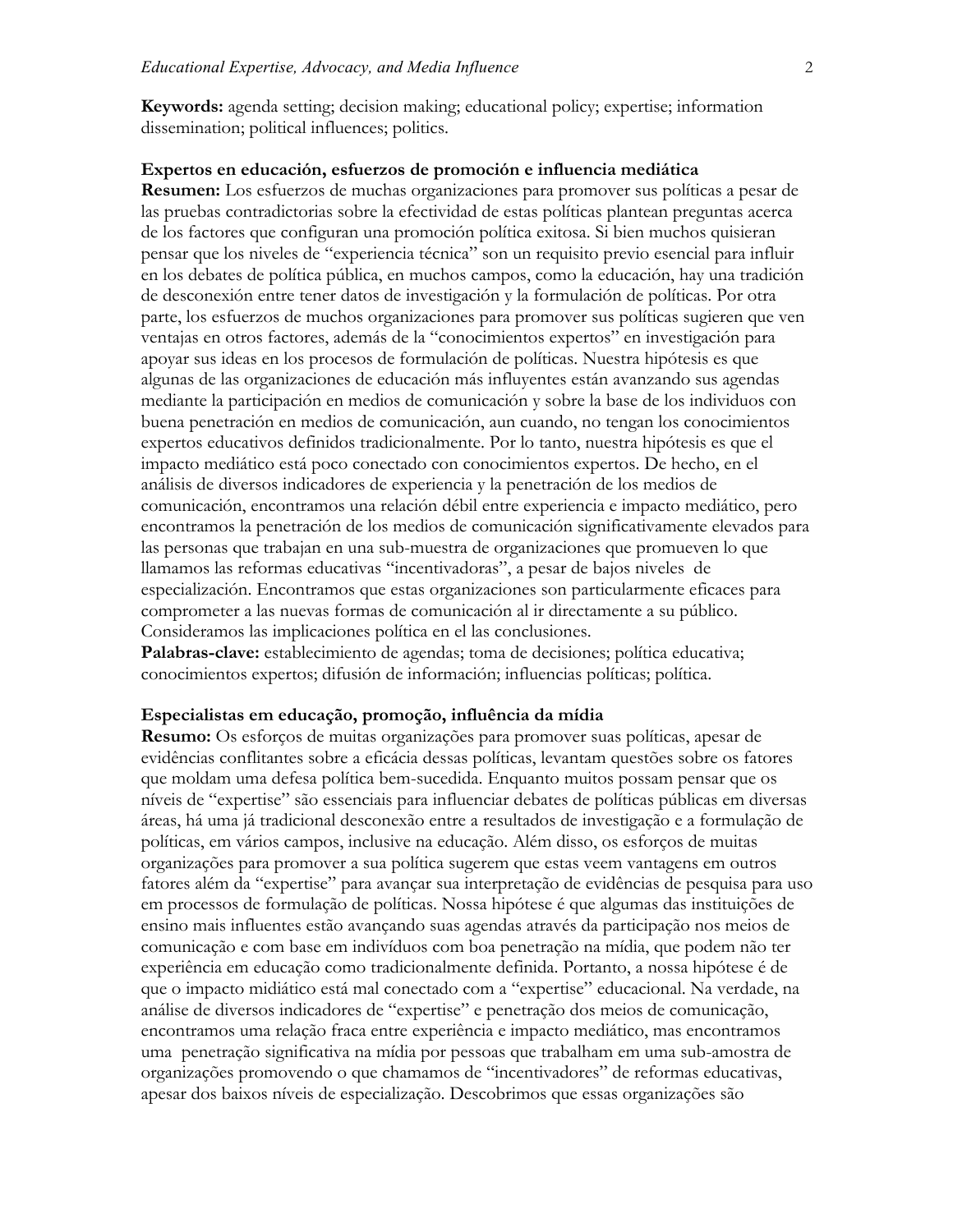particularmente eficazes em engajar novas formas de comunicação para atingir diretamente o seu público. Uma discussão sobre as implicações políticas é apresentada nas conclusões. **Palavras-chave:** definição da agenda; tomada de decisão; política educacional; especialização; difusão de informações; política de influência; política.

#### **Educational Expertise, Advocacy, and Media Influence**

Calls for "evidence-based social policy" underline the distance between how policy is actually made and the ideal of weighing the evidence on social problems and calmly considering the best options ideally produced and/or interpreted by people with some degree of expertise on the issues in question (e.g., Orszag, 2009).<sup>1</sup> Many of the problems we face, whether social or natural, involve complex systems that are not easily understood. However, the simple application of expertise to identify the best solution to these problems is far from a given. Instead, as a long scholarly tradition has indicated, policymakers are susceptible to special interest groups trying to advance their agendas (Becker & Nashat, 1997; Kalt & Zuppan, 1984; Stigler, 1998). Advocacy groups put considerable effort into strategies that advance their agendas, often by assuming the mantle of expertise, and projecting that assumed status into media and policy debates. The media, old and new, serve as an important source for keeping members of the public, including policymakers, informed (DeBray, Scott, Lubienski, & Jabbar, 2014; Henig, 2008); therefore, the media represents an important object of inquiry to enhance our understanding of contemporary research-policy relations.

In this study, we examine the tenuous and politicized link between research and policymaking in education (Baker & Welner, 2012; Lubienski & Weitzel, 2010; Lubienski, Weitzel, & Lubienski, 2009; Malin & Lubienski, 2013). Researchers have noted for some time a disconnect between research production and policymaking, particularly in ideologically-tinged areas such as education, and have considered ways that the link might be strengthened (Tseng, 2012; Weiss, 1995). While some have observed that the actual impact of research is difficult to determine in policy processes, and that research use can vary considerably, many see a general paucity of research evidence informing education policy debates, and have sought to understand this phenomenon (Williams & McDermott, 2014). Explanations for this disconnect include the fact that researchers and policymakers often see different purposes for research (Weiss, 1979); the technical or ambiguous nature of much research, academic language and assumptions (Amara, Ouimet, & Landry, 2004; Nelson, Leffler, & Hansen, 2009); or a lack of incentives for policymakers to use research evidence in decision-making (Prewitt, Schwandt, Straf, & National Research Council (U.S.). Committee on the Use of Social Science Knowledge in Public Policy, 2012). While some federal initiatives, such as No Child Left Behind, famously attempt to elevate rigorous evidence into decisions, particularly for practitioners, others seek to bridge the gap by understanding and addressing the social processes through which policy draws on evidence (Tseng, 2012). Regardless of these efforts, though, the general disconnect between research production and consumption in educational policy has drawn the attention of a number of new intermediaries that seek to facilitate the use of research by policymakers—albeit often only

 1 Examples of the push for evidence based policy include: http://www2.ed.gov/nclb/methods/whatworks/research/index.html http://coalition4evidence.org/ http://www.ohsu.edu/xd/research/centers-institutes/evidence-based-policy-center/

http://wtgrantfoundation.org/FocusAreas#use-of-research-evidence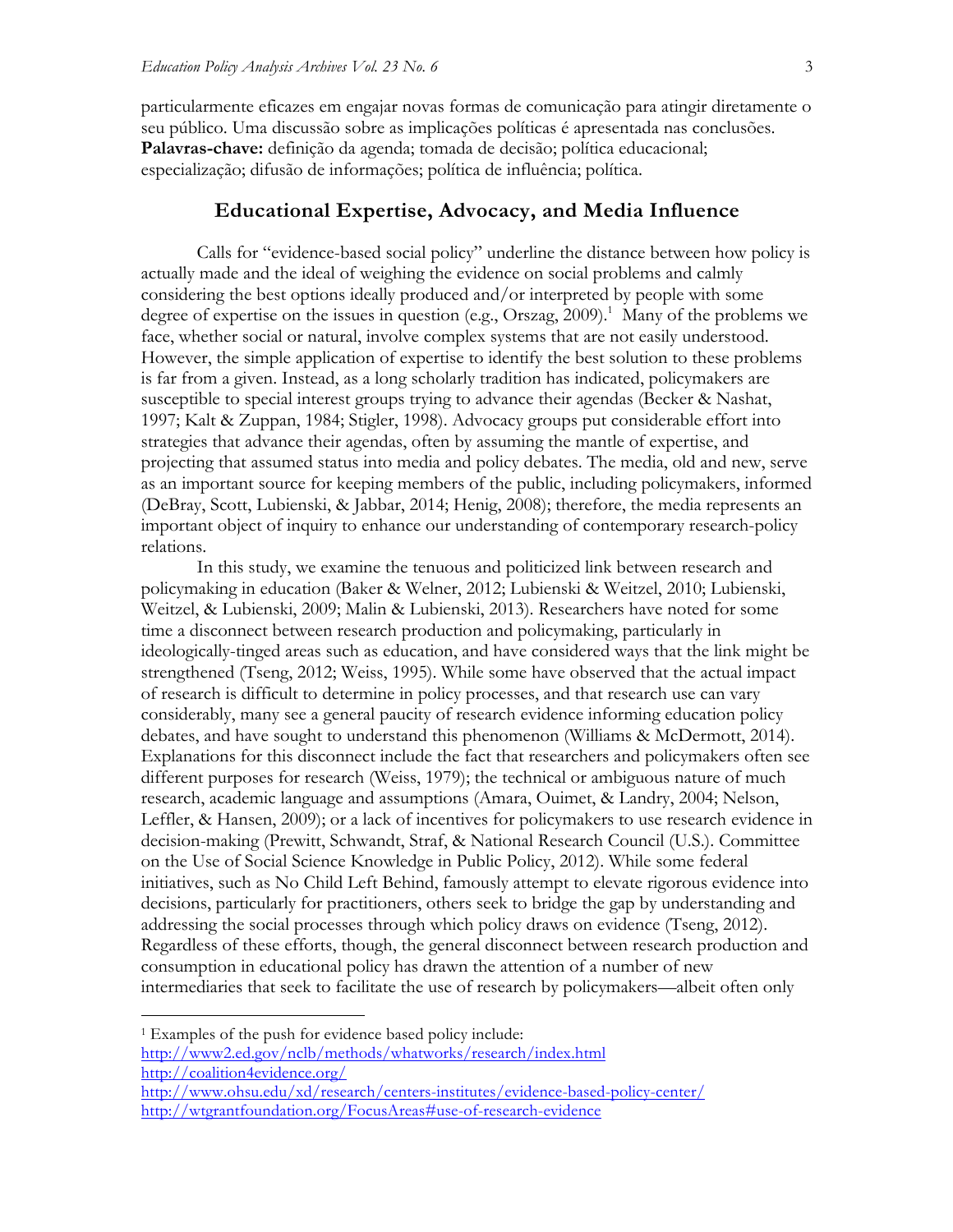selected research that supports a particular agenda (Lubienski, Scott, & DeBray, 2011; Ness & Gándara, 2014).

We study the relationship between research production and consumption by analyzing the efforts made by intermediaries to connect the two, focusing here on the media stream, and in particular on new media forms, and the success of different individuals, institutions and advocacy groups in inhabiting these media (Kingdon, 2003). The media represents an important consideration. Established sources of media such as op-eds in print media and newer forms such as blogs and Twitter inform congressional aides and other policy actors (Goldie, Linick, Jabbar, & Lubienski, 2014). The considerable and concerted efforts some research organizations and policy advocates invest in media campaigns to promote a new report, for example, points to the significance of these forums.

The democratizing trend of the internet and the consequent decline in editorial oversight and other traditional forms of quality control may increase the possibility that some media provide an attractive opportunity for advocates seeking to make ideologically based assertions in the guise of expert insights. This may provide individuals within organizations with substantial media acumen—whether those individuals are experts or not—an advantage in engaging policy discussions. Likewise, such organizations could be incentivized to hire individuals with media skills rather than any particular expertise on given issues.

This question has particular pertinence as media changes in the digital age. As new entrants have penetrated the intermediary sector that conveys information from knowledge producers to audiences (DeBray et al., 2014; Lubienski et al., 2011), professional norms governing established news organizations have been challenged by democratizing, or marketizing, forces, since organizations must now compete to hold viewers' and readers' attention (Lubienski, Scott, & DeBray, 2014). Competing information on issues such as the efficacy of policy interventions is available from multiple channels, e.g. over Twitter and the blogosphere, for instance, where consumers must now decide which sources to trust. Thus, it remains to be seen whether new and old media together will offer policy advocates and research consumers new opportunities to connect on evidence through an information superhighway, or a muddy river, clouded by questionable claims and evidence.

In this study, we examine the extent to which media coverage of education policy issues draws on sources with demonstrable expertise or, for instance, the affiliated organization's support for media engagement or orientation toward particular policy issues.<sup>2</sup> In so doing, we draw on previous attempts of others to measure media and policy impact in education, but offer a much more comprehensive and nuanced approach. Specifically, we derive a larger and more ideologically diverse sample than previously constructed ones (e.g., Hess, 2011, 2014a). Also, we incorporate contemporary measures of media (both new and traditional) influence and control variables and measures of organizational backing, and we utilize generalized linear modeling to address our questions. The answers to these questions have significant implications for the potential of current policy dynamics to address the complex issues we face.

In the following section, we outline some of the major issues from recent trends in media, research production and policymaking, highlighting some of the key themes guiding our inquiry. Subsequently, we describe our analytical approach and present results. In the

 <sup>2</sup> Notably, here we do not consider the rigor of research conducted by individuals or organizations, but only their expertise on these issues.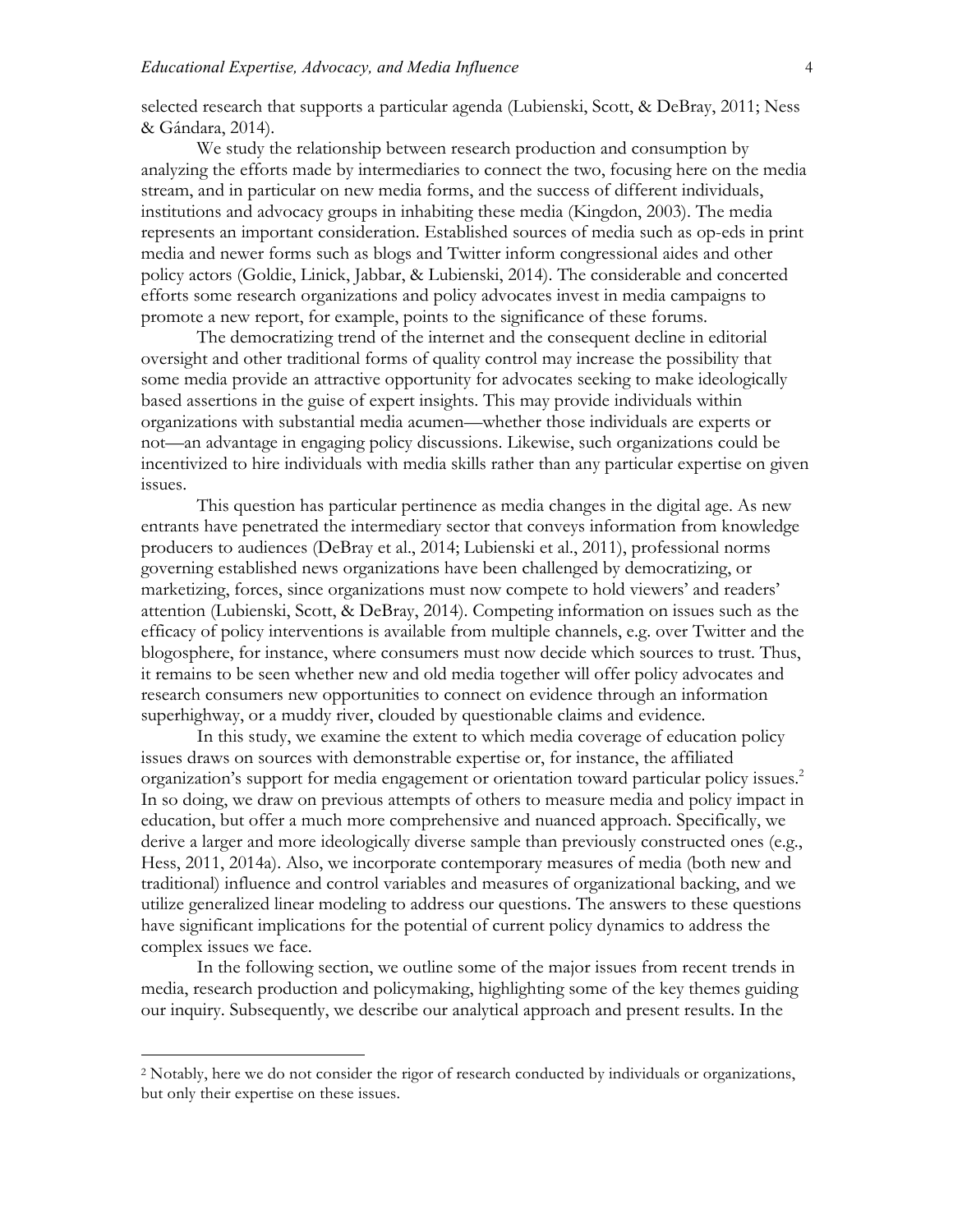conclusion we discuss the results with emphasis on the optimal and ideal(ized) role of expertise in policymaking.

#### **Expertise and Evidence in Media**

In a democratic system, there is an inherent tension between the role of experts and that of the wider public when it comes to complex issues with broader public policy implications. Problems that are multi-dimensional and multifaceted would appear to require the attention of experts. At the same time, the democratic allegiance to free speech and free association allows for like-minded individuals and interest groups to organize in order to advocate around these issues, attempting to sway both public opinion and policy debates. In that context, attempts to advance an agenda may not necessarily be aligned with "objective" conceptions of the evidence, facts, or "truth" on a given issue. Yet, the degree to which discussions are guided by generally recognized experts, or open to influence of special interests, can vary substantially by sector.

Perhaps the most obvious current example of battles over expertise is humaninduced climate change. Based on widely accepted scholarly standards, a strong consensus in the scientific community finds that the earth is warming, and human activity plays a significant and reversible role (Verheggen et al., 2014). Nevertheless, public opinion, media discussions and policy debates in the U.S. remain starkly contentious, illustrating both a tenuous link between research evidence and policymaking, and the strategies by which interest groups advance their agendas into empirically oriented discussions. Such groups have created advocacy organizations to provide a voice as "experts," even when they may have little or no background in the topic (Abrams, 2014).<sup>3</sup> This is done largely by establishing "institutes," think tanks, and other organizations that house scholars said to have some expertise on the matter, and then getting their views out into the media and policymaking discussions through op-eds, testimony, books, etc. (Dunlap & Jacques, 2013).

On the other hand, some fields may exhibit a tighter link between expert-produced research and policymaking. For instance, medical fields typically have established standards for determining effective interventions for various conditions. Inasmuch as public resources are frequently leveraged to enhance access to such treatments through programs such as Medicaid and Medicare, policymakers often demand evidence on the effectiveness of various alternatives, and have established national institutes and administrative processes to investigate and evaluate the relative effectiveness (and efficiency) of various treatment options. 4

There have been efforts to move education research more clearly into a domain like medicine, where experts evaluate different interventions based on shared understandings of appropriate research methods and expertise. The Institute of Education Sciences was established to promote empirical expertise in knowledge production. The No Child Left Behind Act repeatedly emphasized a demand for research-based decision-making; and the School Improvement Grant program states a clear preference for experimental and quasiexperimental research. Yet, since education policy is highly politicized and contentious,

<sup>&</sup>lt;sup>3</sup> A similar strategy was used by the tobacco industry to dispute the link between smoking and lung cancer (Oreskes & Conway, 2010; Specter, 2010).

<sup>4</sup> Of course, it would be wrong to suggest a clean link between scientific expertise and policymaking even in medicine, where we can also see the power of pharmaceutical lobby—the largest single sector in the lobbying industry—or the impulse for exploring alternative treatments (see Potter, 2011; Specter, 2010).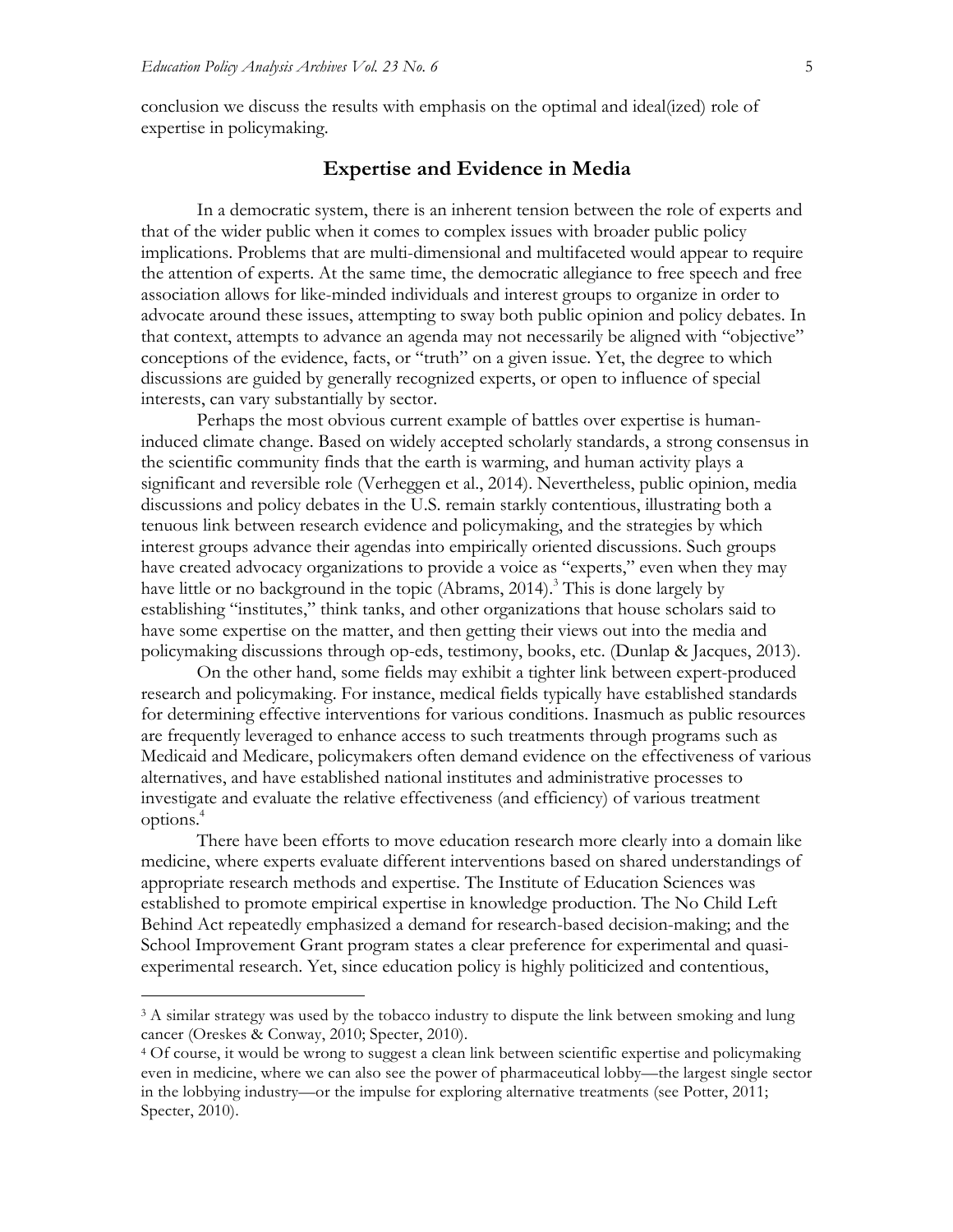efforts to elevate the insights of experts may come at the cost of diminishing the voices of other valid constituencies, such as those of parents or the wider community, whose voices are necessarily marginalized when expert opinion is elevated (Lubienski & Lubienski, 2014). Moreover, despite such calls by policymakers for "evidence-based" interventions, there are questions as to whether those very same policymakers use evidence themselves in making education policy decisions (Horton, 2014; Lubienski & Weitzel, 2010; Thompson, 2014). Traditionally there has been an unclear and even tenuous link between education research and education policymaking (Firestone, 1989; Garland, 2011; Good, 1996; Labaree, 1998; Rothstein, 2004). The recent growth of advocacy organizations function to select, interpret and promote research for education policymakers, raises a number of important questions (Hess, 2008; Lubienski et al., 2011), including the extent to which expertise is valued in public and policy discussions on education; how expertise is understood in the intermediary sector, and within different groups within that sector; and the role of the media in giving standing and voice to various assertions of expertise in education policy.

Henig (2008) provided an in-depth, multi-method analysis of charter school research and reporting in the public sphere. Ultimately, he identified a larger problem with charter school research media reporting than charter school research itself. Charter school research reporting, Henig (2008) found, was routinely characterized by media sensationalism and misrepresentation. Conversely, in interviews he encountered many researchers who have evolved in their positions as a result of accumulating evidence. Charter school research, notwithstanding, has been characterized by some conflicting findings: Although many official evaluations and large scale studies find modest impacts at best (Braun, Jenkins, & Grigg, 2006; Lubienski & Lubienski, 2014; Raymond & Center for Research on Education Outcomes, 2009; Witte, 2000; Wolf et al., 2010), other secondary analyses and local studies find significant benefits (Angrist et al., 2011; Greene, Howell, & Peterson, 1997; Greene, Peterson, & Du, 1996; Hoxby, Mararka, & Kang, 2009; Hoxby & Muraka, 2007; Hoxby & Rockoff, 2004; Mayer, Peterson, Myers, Tuttle, & Howell, 2002). The initial media uptake on the release of these studies has varied considerably. The conflicting nature of the findings is often represented in a point-counterpoint manner in media accounts that feel the need to show balance, and we see arguments emerge about the extent to which findings reflect empirical expertise or ideological orientations (see also Bryk, 1981; Metcalf, 1998; Molnar, 1999). Nevertheless, over the longer term, patterns of advocacy around selected sets of these studies emerge (Center for Education Reform, 2000; Forster, 2009; Hassel & Terrell, 2006; Hassel, Terrell, Kain, & Ziebarth, 2007; Robinson, 2005). In deciding which studies to highlight, many of these individuals and organizations are certainly attempting to influence public and policy discussions (Lubienski, 2010). However, the degree to which intermediary organizations (IOs)—those groups operating in the space between research production and policymaking—have sufficient expertise to evaluate these different studies they promote (or dismiss) is an open question.

Increasing complexity in the apparatus around education policymaking in cases like these, from research funding and production to policy movement, is noted by Rick Hess, the Director of Education Policy at the American Enterprise Institute:

The school-choice community has done this very effectively. In Wisconsin, the Bradley Foundation and the Olin Foundation were instrumental in getting the Milwaukee Parental Choice Program passed—the first real voucher model in the country. They were then instrumental in providing political air cover for the program. They found and supported researchers to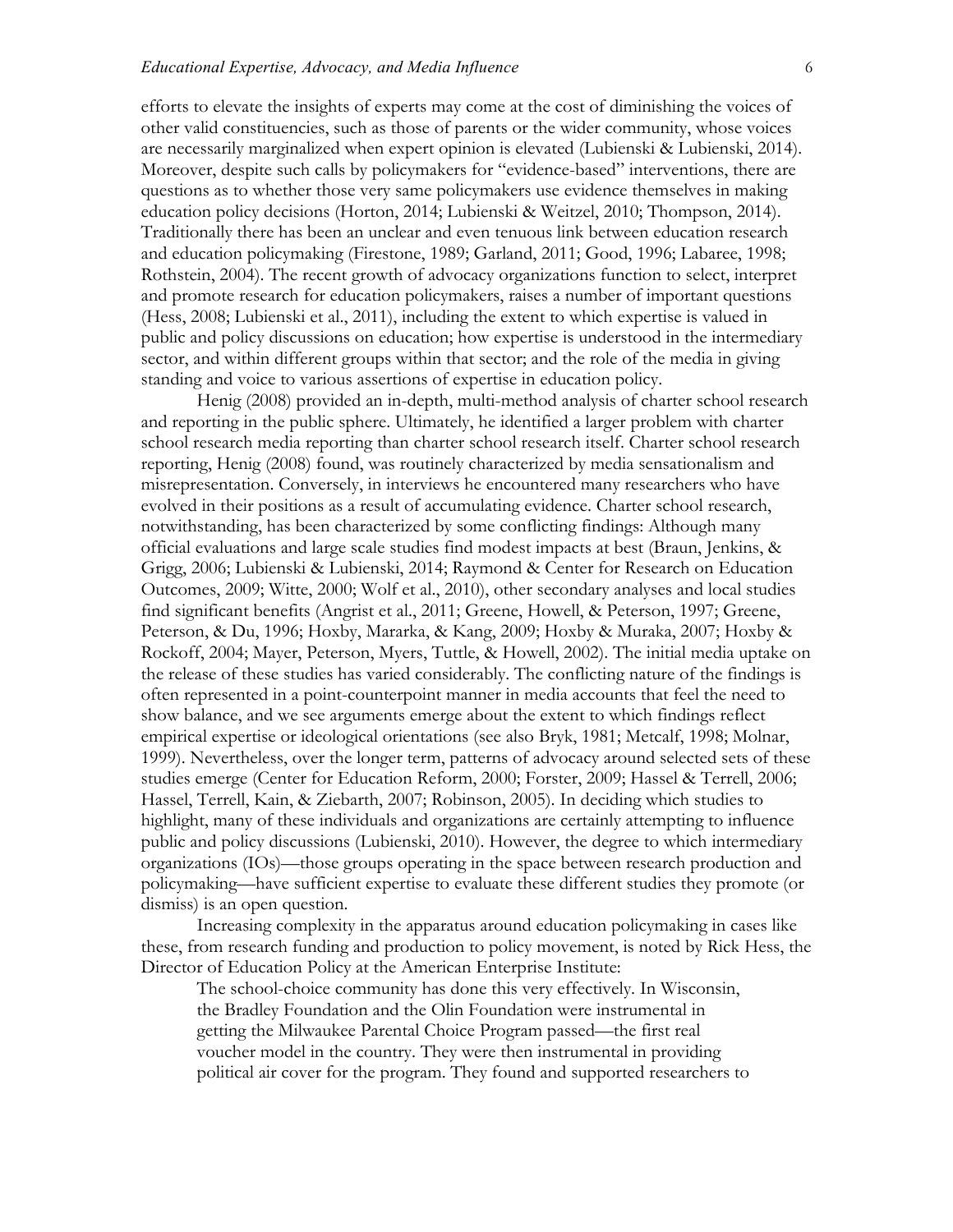document it, and they helped promote it nationally. The Walton Foundation

has done the same thing with charter schools (quoted in Barr et al., 2008). In particular, we are seeing the growth of an advocacy sector that integrates many of these functions—including research promotion, media relations, policymaker connections, and public opinion management—within a policy domain where there is often a weak or tenuous link between research evidence on policy decisions (Lubienski et al., 2011). But the rise of these IOs also raises the question regarding the degree to which their advocacy is based on expertise. In fact, in view of the established media's tendency to offer voice to at least two sides to every issue, a demand for IO contributions is common in the media even when the IO itself possesses an opinion and no real expertise on the topic.

#### **Analytical Approach**

Based upon current trends in education policymaking and advocacy outlined above, we hypothesize that there are weak or non-significant relationships between measures of expertise and measures of media influence. Conversely, we expect individuals who are backed as "educational experts" by major advocacy organizations will tend to be more influential in terms of traditional and social media, irrespective of these individuals' actual levels of expertise. We anticipate social media influence in particular will be elevated for individuals who are backed by major advocacy organizations. In any case, we expect that this study will improve our understanding relative to the manner and quality of contemporary contributions to public opinion and policy.

In order to offer an ideologically diverse pool of experts and/or pundits, we rely on a small set of public lists. First, we drew from Rick Hess's (2014a) recent *RHSU Edu-Scholar*  Public Influence Rankings<sup>5</sup>, available from *Education Week* and the American Enterprise Institute, where Hess is the director of Education Policy. We included each of the 200 identified individuals used in Hess's analysis. We also mirror his approach to identifying and calculating several variables for our study (Hess, 2014b), as we describe within the Methods section. Second, we drew from Hess's (2011) *A Handy 2012 Rolodex Supplement for Edu-Reporters*<sup>6</sup> to identify additional individuals in ways that would broaden the ideological and institutional range for our sample. This list, which is geared toward identifying conservative thinkers, included three names that overlap with his original list. Next, we utilized a National Education Policy Center memo<sup>7</sup> (Welner, Mathis, & Molnar, 2012) that provides a list of individuals who could speak to the overall knowledge base in given areas of policy. This list substantially overlapped with Hess's (2014a), yet contributed numerous additions. Next, we searched the internet for individuals listed as experts within a set of eleven major educational advocacy organizations identified by DeBray-Pelot, Lubienski and Scott's (2007) overview of the institutional landscape of education policy, based on a survey of organizations involved in incentivist policy. We were able to identify individuals listed as educational experts at four major policy outfits: the conservative Heritage Foundation, the conservative American Enterprise Institute (AEI), the libertarian Cato Institute, and the union-funded Economic Policy Institute (EPI). Finally, we added a small number of individuals who we knew to

<sup>&</sup>lt;sup>5</sup> http://blogs.edweek.org/edweek/rick\_hess\_straight\_up/2014/01/the\_2014\_rhsu\_eduscholar\_public\_influence\_rankings.html

<sup>6</sup>http://blogs.edweek.org/edweek/rick\_hess\_straight\_up/2011/10/a\_handy\_2012\_rolodex\_supplement\_for\_e du-reporters.html

<sup>7</sup> http://nepc.colorado.edu/files/nepc-policymemo\_experts\_8-12.pdf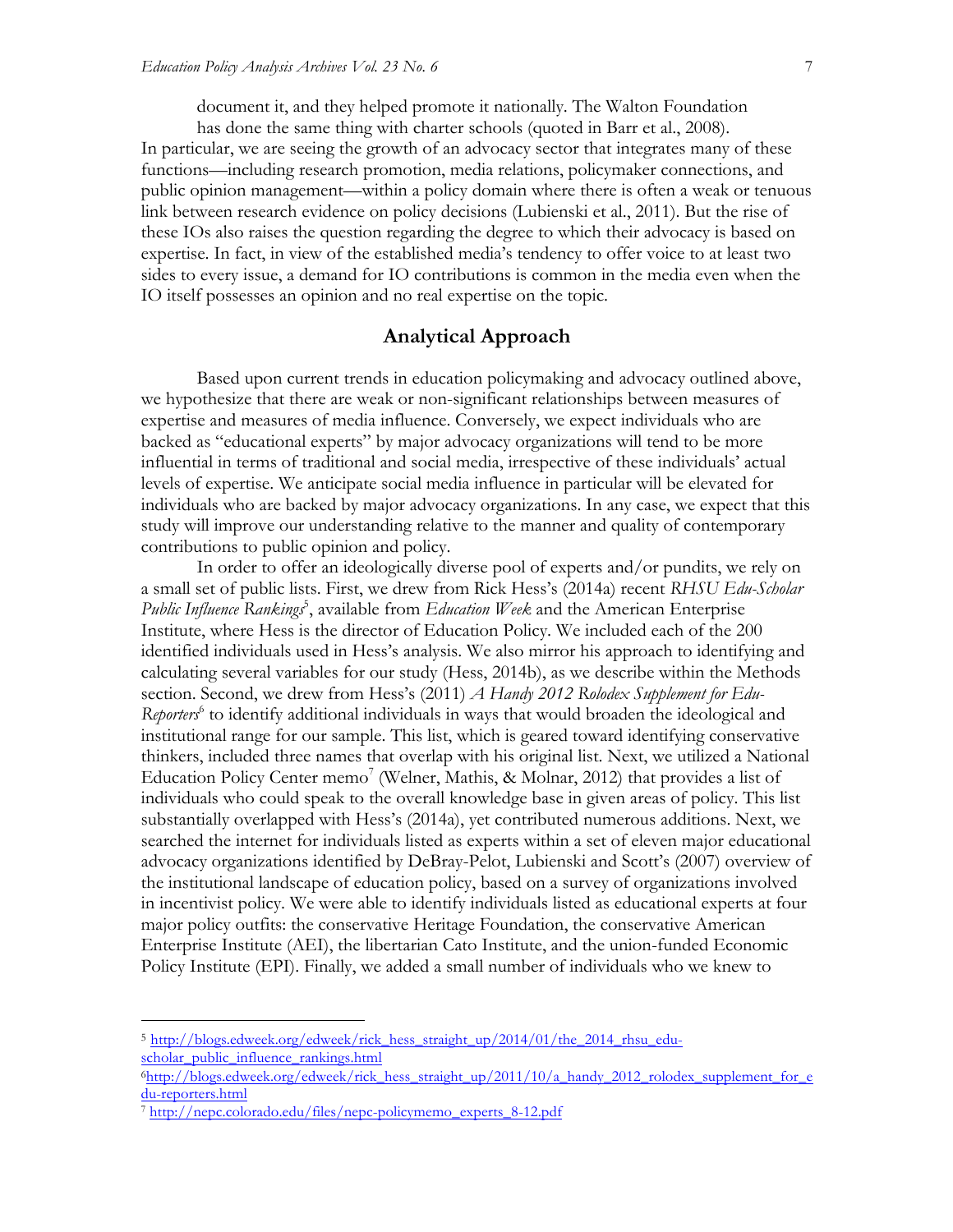possess educational expertise and/or influence, yet were omitted from the other lists.<sup>8</sup> In all, these processes led us to include 287 persons (see Appendix).

#### **Methods**

In this study, we examined the extent to which individuals' estimated expertise relates to the degree to which they are cited within the media and/or the blogosphere. We also included a measure of individuals' level of presence on a major social media platform (Twitter) in relationship to estimated expertise. We relied upon three recently constructed and previously described lists of experts and/or influential persons in the areas of education and educational policy. We supplemented the lists by adding individuals listed as educational experts by one of four major advocacy organizations whose focus includes American education, and by adding a small number of individuals who were not yet represented by these methods but who clearly (based upon our own knowledge and experiences) possess educational expertise and/or influence. This process, in all, identifies 287 individuals. However, for analyses including a proxy variable for years of experience, our sample was limited to 235 cases for whom we were able obtain the requisite information.

We mirror Hess (2014a) in developing several of our criteria: we identified three criteria as potential independent variables representing individuals' expertise: a Google Scholar metric, a measure of book points, and a highest Amazon ranking metric. Based upon data (i.e., distribution of values) and non-data considerations (e.g., our understanding of the expertise construct), we determined the Google Scholar metric to be the strongest expertise measure. Thus, we did not proceed with inferential statistical analyses of book points or highest Amazon ranking. We also created a proxy for years of experience to be included as an independent variable, reasoning a person's individuals' expertise and/or media influence might relate to their accumulated experience. To calculate this value, we simply subtracted (from 2014) the year in which the person received their highest educational degree. We were unable to obtain this information for 52 individuals. Lastly, we created a dummy variable to represent a form of attained expertise, whether or not each individual had earned a doctoral degree or equivalent; we treat J.D., Ed.D., M.D., and Ph.D. similarly.

With respect to our dependent variables representing media influence, we mirror Hess (2014a) to include educational press mentions, blog mentions, newspaper mentions, and Klout points. We reasoned educational press mentions and newspaper mentions represent traditional media, while blog mentions and Klout points more so represent new, or social, media.

By examining the relationships between our independent and dependent variables, we aimed to assess relationships between individuals' expertise, organizational affiliation, and individual orientation, and their opportunities to weigh in on current educational policy debates (i.e., their media influence).

 <sup>8</sup> Creating these lists of names is always somewhat of a subjective endeavor. The lists we drew from to create our master list, for example, acknowledge that they are incomplete, and that other names could have—and perhaps should have—been included. We included all the names on those lists. Furthermore, in supplementing those lists with a small set of additional names, we based our decision on our combined 25 years of education policy research, noting prominent individuals who had been omitted from the other lists, and then soliciting additional advice from colleagues at other institutions. Notably, we only added, and did not remove anyone from the lists. Since the master list is not meant to be a representative sample, but a comprehensive list of prominent individuals, we believe this approach to be most appropriate.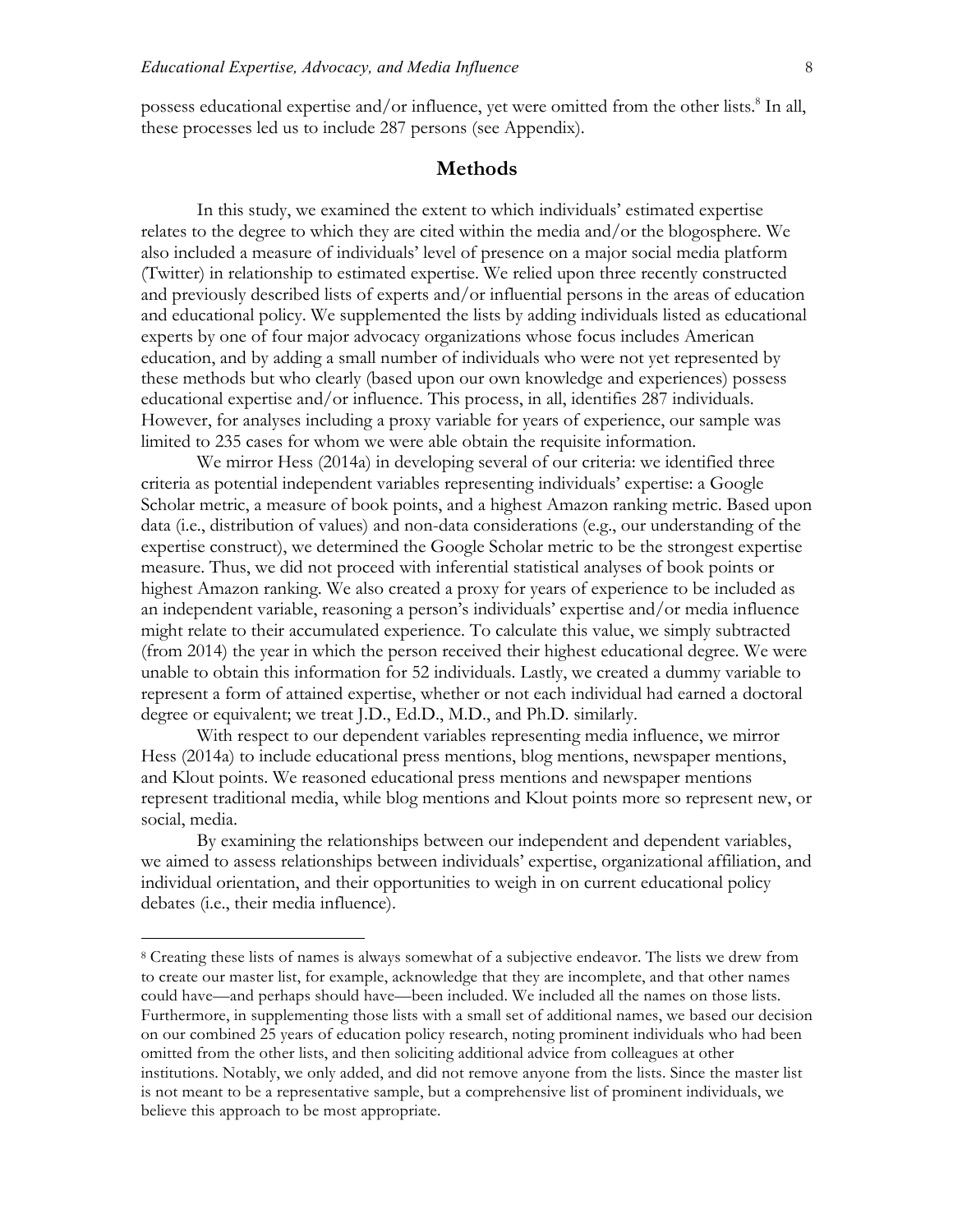#### **Measures**

As stated previously, several of our measures were modeled directly from the approach outlined by Hess (2014b). We departed from his approach only insofar as we modified date ranges and search dates to be consistent with the timeframe of this study. For example, Hess values were compiled in the month of December, and date ranges were constructed accordingly (e.g., for Newspaper mentions, the date range chosen was January 1 – December 16, 2013). By contrast, we utilized the date range of January 1 – December 31, 2013. As a final precaution we compared our obtained values to those individuals who appeared on Hess's list. We used different date parameters and expected somewhat different results. However, we reasoned significant departures would raise the possibility of a flawed search. In some cases Hess divided obtained values by an integer; while we mimicked this initially, when it was time for analyses we undid this approach so that data could be interpreted more easily. Lastly, for all measures we used middle initials in secondary searches for some individuals with relatively common names, in an effort to differentiate the intended individual from a similarly named person. Below, we provide substantial detail regarding each measure we used; the reader is referred to Hess (2014a) for additional detail.

#### **Independent Variables**

**Google Scholar metric.** Up to February 5, 2014, we examined articles, books, or papers each individual had authored or co-authored, using the following technique: First, the advanced search "author" filter was used, taking care to pass over work produced by similarly named authors. We then tallied and sorted works by the number of times each work was cited, identifying the point at which the number of works exceeds the number of times the author was cited by that work. For instance, an author whose  $30<sup>th</sup>$  most cited work is cited 42 times, but whose  $31<sup>st</sup>$  most cited work is cited 8 times, received a score of 30. Mirroring Hess (2014b), we capped scores at 50. This metric is known as an h-index (Hirsch, 2005) and is intended to measure both the breadth and impact of an individual's work. In this study, we conceptualize it as a measure of expertise, reasoning that an individual's score represents both the amount to which he or she has produced scholarship, and the extent to which other scholars are paying heed and engaging with the works. On this measure, individuals' scores ranged from 0 to 50 ( $M = 20.08$ ;  $SD = 15.38$ ). Thirty-one individuals earned zero points, and 23 earned a full 50 points.

**Years of experience proxy.** For each individual, we conducted internet searches to identify the individual's highest educational attainment (degree completion), and the year in which the degree was awarded. Next, we subtracted the person's year of degree from 2014 to produce an estimate of years of experience. We reasoned this variable should be included in our models to the extent possible, since it could relate to scholarly output ("expertise") and/or media influence. For instance, an academic who has more experience (and, for instance, has successfully achieved tenure) might be able to re-orient to alter her focus somewhat toward making an influence. Likewise, an individual with more experience might have earned a reputation and/or established an area of expertise for which they are sought. For 52 individuals, we were unable to obtain this information and produce a years of experience value. Among those for whom we were able to calculate a value, scores ranged from 1 to 54 ( $M = 22.33$ ;  $SD = 12.95$ ).

**Doctoral degree attainment (dummy variable).** For each individual, we included a measure of whether or not they had attained a doctoral-level degree. For this sample, 263 of 287 (91.6%) had done so. We found 15 individuals whose highest degree was a Master's, and 9 who had earned a Bachelor's degree.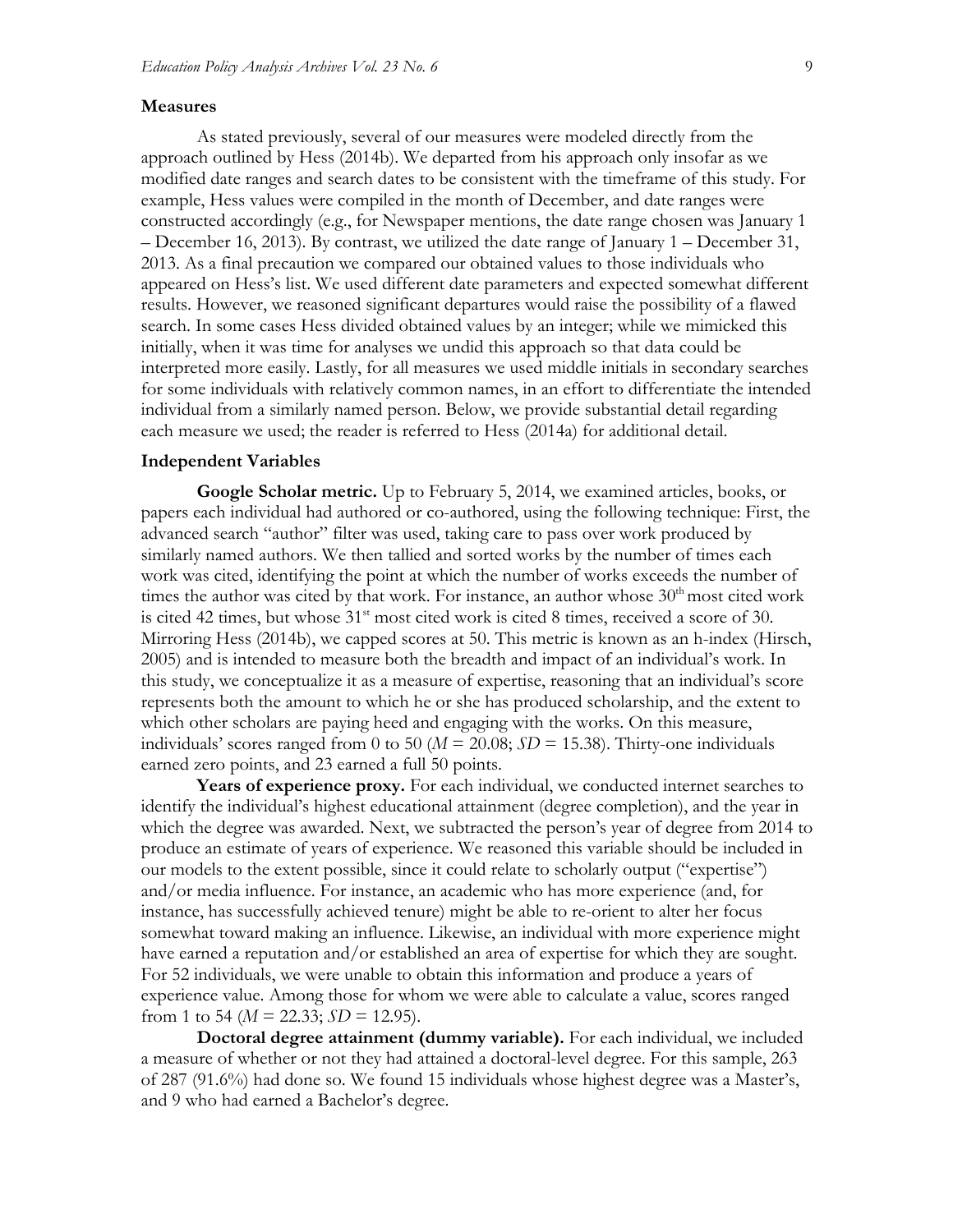#### **Dependent Variables**

**Education press mentions.** As described by Hess (2014b), we recorded the total number of times each individual was quoted or mentioned in either *Education Week* or the *Chronicle of Higher Education*. We counted quotes or mentions from the time period between January 1 and December 31, 2013. Departing from Hess, we did not divide the total number of appearances by two; to have done so would have made our statistical models more challenging to interpret. We utilized the search tool offered at each respective site. On this measure, scores ranged from 0 to 60 points ( $M = 3.28$ ,  $SD = 7.36$ ), with 39% of individuals earning zero points.

**Newspaper mentions.** Like Hess (2014b), we used a *Lexis Nexis* search to record the number of times each individual was quoted or mentioned in U.S. newspapers. We used the date range of January 1 to December 31, 2013. We initially divided the resulting number of mentions by two and capped scores at 30. When we analyzed the data we multiplied values by two to yield a cap of 60. On this measure, individuals' scores ranged from zero to 60 points ( $M = 17.18$ ,  $SD = 20.99$ ); 17% of individuals earned scores of zero points.

**Blog mentions.** We followed Hess' methodology (2014b) by recording the number of times a scholar was referenced by a blog, utilizing the Google Blogs search tool. Like Hess, scores were calculated by dividing total mentions by four, and were capped at 30. When we analyzed data, however, we first multiplied all values by four, yielding a cap of 120. On this measure, individuals' scores ranged from zero to 120 points  $(M = 41.08, SD = 49.8)$ . Sixty-five individuals (22.6%) earned the maximum (120) points on this measure.

**Klout points.** Mirroring Hess (2014b), we determined whether each individual had a Twitter profile, taking care to rule out similarly named individuals. All individuals lacking a Twitter profile received a zero on this measure, as well as individuals with a Twitter profile but without a Klout Score. For individuals with a Klout Score, like Hess we divided their scores by 10 to calculate points earned, yielding max scores of 10. When we analyzed data, however, we multiplied values by 10 to yield max scores of 100. On this measure, individuals' scores ranged from zero to 100 points ( $M = 7.85$ ,  $SD = 19.55$ ); 85.7% of individuals earned scores of zero points.

#### **Results**

Because our primary measures yield count data, which violate the constant error variance assumption of linear regression, we employed generalized linear models with a *log* link to examine the relationships between the measures of expertise and the measures of media influence. To deal with overdispersed data—in which the variance of regressed measures exceeded the mean, diverging from the Poisson distribution (Ver Hoef & Boveng, 2007)—we used quasi-Poisson regression modeling for our final statistical analyses. Quasi-Poisson regression modeling incorporates an estimated dispersion parameter to account for the divergence, thereby improving the accuracy of inferences (Zeileis, Kleiber, & Jackman, 2008). Preceding each analysis, we employed stepwise model selection (using the *step* function as part of the R statistical computation and graphics system) and diagnostic tests to arrive upon an optimal model and to assure the necessity of quasi-Poisson versus other approaches, respectively.

#### **Traditional Media Influence**

Education press mentions and newspaper mentions, in our view, represent more traditional media influence. First, we assessed the prediction of newspaper mentions. After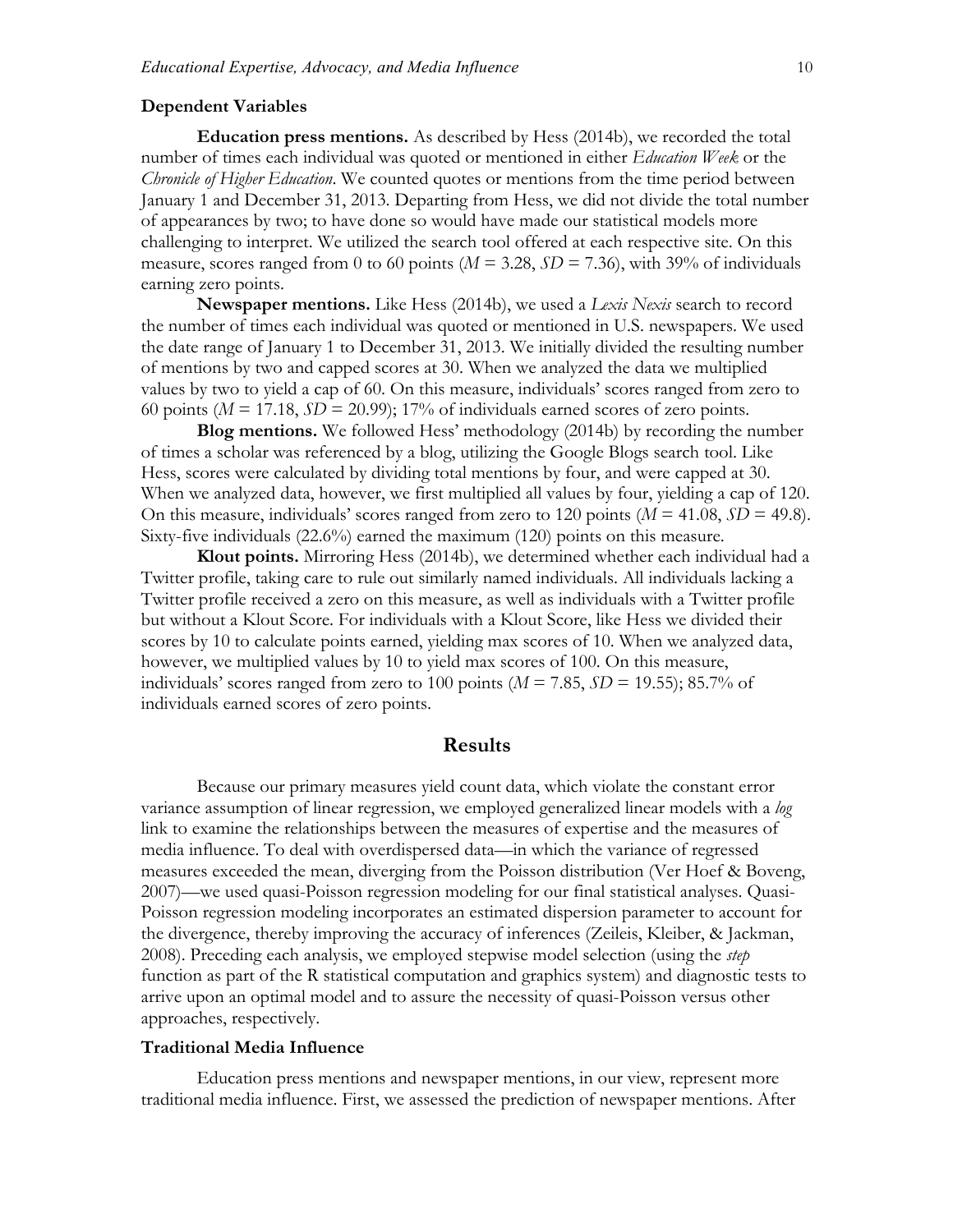performing stepwise model selection, our final quasi-Poisson model included the doctoral dummy and the Google Scholar variable as predictors:

 $log(newspaper$  mentions) =  $\beta_0 + \beta_1 (doctoral) + \beta_2 (Google School are score) + \varepsilon$ 

where doctoral  $= 1$  if the subject holds a doctoral degree and 0 otherwise.

The Google Scholar ( $\beta$  = 0.02, *SE* = 0.00,  $p$  < .001) and doctoral ( $\beta$  = .02, *SE* = 0.25,  $p < 0.01$ ) were significant, such that individuals without doctoral degrees are more likely to be cited, while individuals with a higher google scholar score are more likely to be cited. The residual deviance in this model (6524.7, 284 *df*) is significantly worse than the saturated model,  $p < .001$ .

Next, we studied the prediction of educational press mentions. After performing stepwise model selection, our final model included AEI membership (dummy) as a predictor. Thereby, our quasi-Poisson model was represented as follows:

 $log(education press mentions) = \beta_0 + \beta_1(AEI membership) + \varepsilon$ 

where AEI membership  $= 1$  if the subject is listed as an expert by AEI and 0 otherwise.

AEI membership remained significant ( $β = 0.91$ ,  $SE = 0.43$ ,  $p = .03$ ), such that being publicly backed by AEI is associated with 2.48 times more educational press mentions. We performed a chi-square test of this model in comparison to the saturated model; this model (residual deviance of 2119.6, with 285 *df*) is significantly different (worse than) the saturated model,  $p < .001$ .

#### **New or Social Media**

We believe blog mentions and Klout points represent new or social media influence. With blog mentions as a dependent variable, our final, selected model included the Google Scholar variable, the doctoral dummy, the Cato dummy, and the AEI dummy as predictors, as follows:

$$
log(blog) = \beta_0 + \beta_1(Google Scholar) + \beta_2(doctoral) + \beta_3(Cato) + \beta_4(AEI) + \varepsilon
$$

where doctoral  $= 1$  if the subject holds a doctoral degree and 0 otherwise; and Cato  $= 1$  and  $AEI = 1$  if the individual is listed as an expert by the organizations, respectively, and 0 otherwise.

In this case, Google Scholar (β = 0.01, *SE* = 0.00,  $p < .01$ ) and the doctoral dummy  $(\beta = -0.83, SE = 0.25, p < .001)$  remained significant, such that a one unit increase in Google Scholar score is associated with a 1% increase in blog mentions, and a doctoral degree is associated with 67% fewer blog mentions. Again, though, this model performed significantly worse than a saturated model.

Public backing as an educational expert by Cato and AEI, although non-significant was associated with 1.78 and 1.5 times as many blog mentions, respectively. Each noted expert of the Cato Foundation received the maximum score on this measure. However, only three Cato individuals are included in this analysis. The three Heritage experts averaged 81 points on this measure, as compared to 41.08 for the total population. These descriptive data suggest group membership may be more influential in terms of blog mentions than is implied by the results of our general linear model analyses.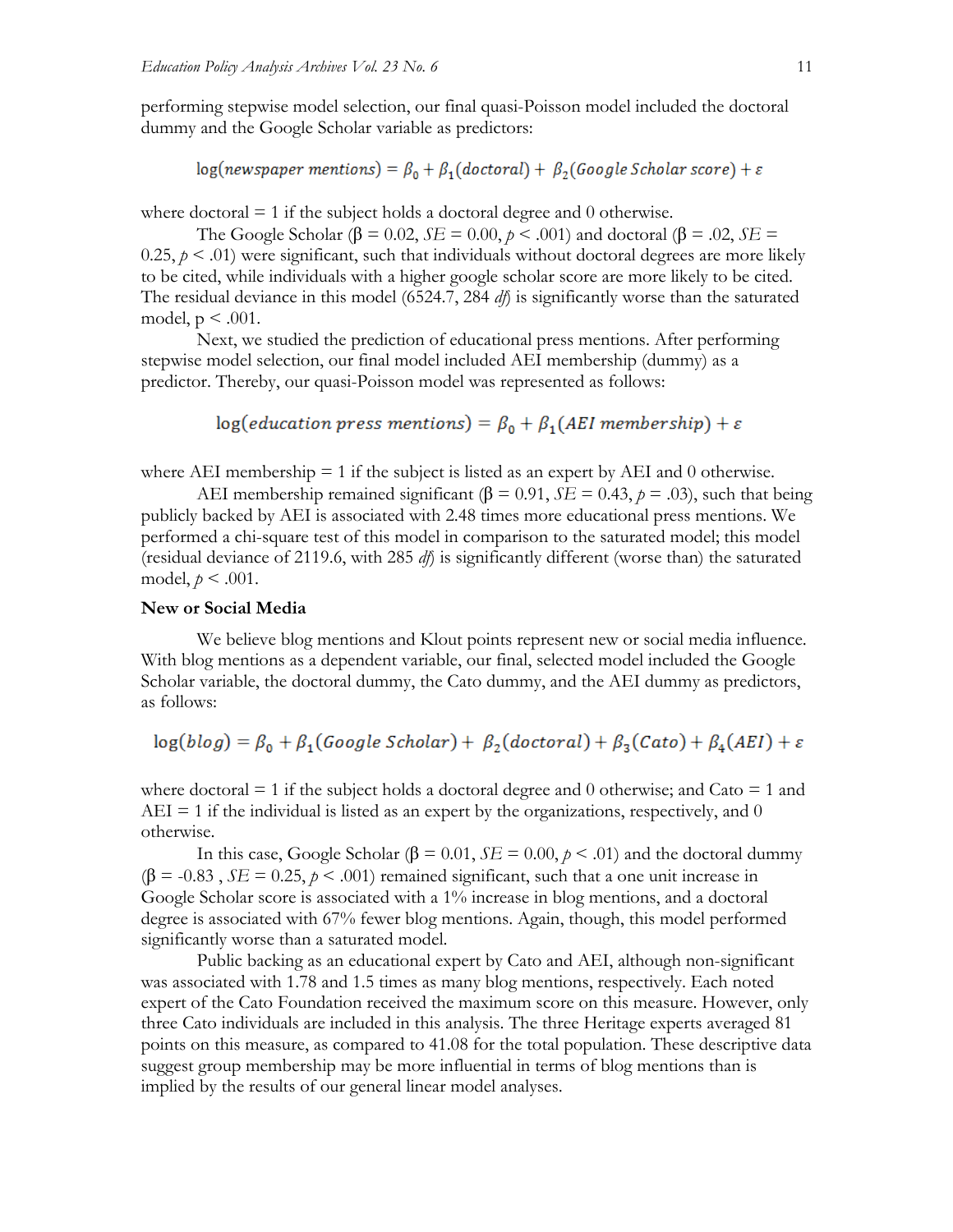Figure 1 displays mean Google Scholar points and blog mentions, by organizational backing/membership. Table 1 provides means and standard deviations, by organizational backing/membership, on a measure of expertise (Google Scholar points) and each measure of media influence.



*Figure 1.* Individuals' "expertise" (Google Scholar score) and "influence" (blog mentions), by organizational backing.

#### Table 1

|                         | $\sim$<br>Expertise | Influence   |                   |                            |                  |
|-------------------------|---------------------|-------------|-------------------|----------------------------|------------------|
|                         |                     |             | Traditional Media |                            | New/Social Media |
|                         | Google              |             |                   |                            |                  |
|                         | Scholar             | Ed Press    | Newspaper         | Blog                       | Klout            |
| Organization            |                     |             |                   |                            |                  |
|                         | $M$ (SD)            | $M$ (SD)    | (SD)<br>$M_{-}$   | $M$ (SD)                   | $M$ (SD)         |
| Not Backed<br>$(N=260)$ | 20.83 (15.43)       | 3.15(6.82)  | 17.48(21.11)      | 38.71 (48.63)              | 6.58(18.23)      |
| AEI $(N=12)$            | 16.58 (12.70)       | 7.67(16.68) | 9.42(24.52)       | 61.58(55.88)               | 18.83 (27.96)    |
| Cato $(N=3)$            | 4.67(4.04)          | 1.67(2.08)  | 29.33 (26.86)     | 120.00<br>$(0.00^{\circ})$ | 54.33 (6.66)     |
| EPI $(N=9)$             | 14.78 (15.09)       | 2.67(3.32)  | 4.67(4.9)         | 42.67 (53.94)              | 6.44(19.33)      |
| Heritage<br>$(N=3)$     | 1.00(1.73)          | 0.67(0.58)  | 8.00(7.55)        | 81.00 (67.55)              | 31.67 (27.43)    |

*Descriptive Statistics Regarding Individuals' Expertise and Influence, by Advocacy Organization Backing*

<sup>a</sup> All individuals backed by the Cato Institute earned a maximum of 120 points on this measure; thus, the standard deviation of scores is zero.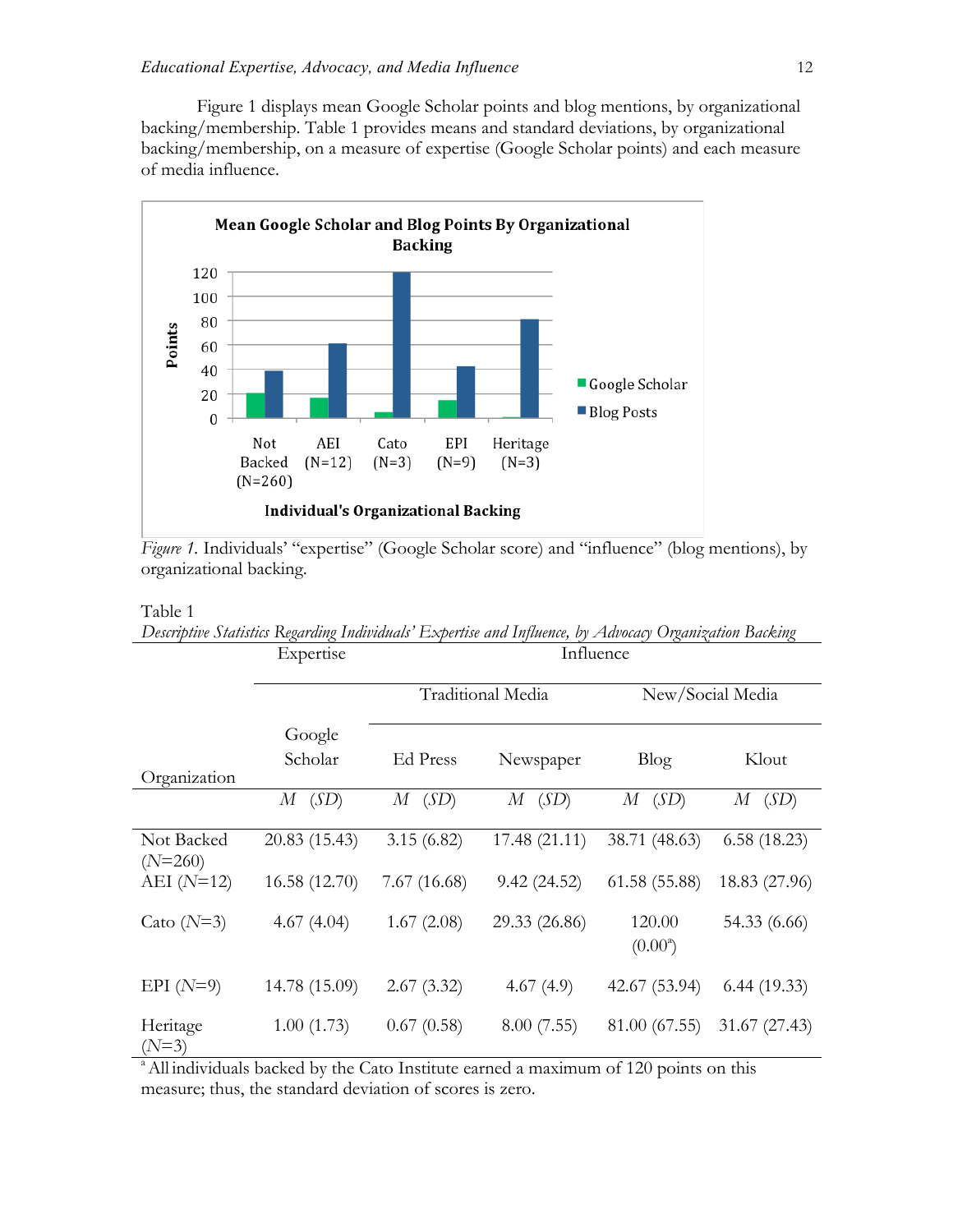Next, we pursued a model with Klout points as a dependent variable. Our final, selected model included the doctoral dummy and the Cato and AEI membership (dummy) variables as predictors, as follows:

$$
log(Klout) = \beta_0 + \beta_1(doctoral) + \beta_2(Cato) + \beta_3(AEI) + \varepsilon
$$

where doctoral  $= 1$  if the individual holds a doctoral degree and 0 otherwise; and Cato  $= 1$ and  $AEI = 1$  if the individual is listed as an expert by the organizations, respectively, and 0 otherwise.

In this model, which performed significantly worse than the saturated model ( $p <$ .001), doctoral remained significant ( $\beta$  = -1.21, *SE* = 0.37,  $p$  < .01), whereas Cato ( $\beta$  = 1.01,  $SE = 0.65$ ,  $p = 12$ ) and AEI ( $\beta = 0.83$ ,  $SE = 0.50$ ,  $p = .10$ ) were not. In this case, possession of a doctoral degree is associated with fewer Klout points, whereas membership in Cato (2.75x) and AEI (2.30x) are associated with substantially higher Klout points. Issues related to low sample sizes likely arose in this instance as well. Figure 2 displays mean Google Scholar and Klout points by organizational backing/membership.



*Figure 2.* Individuals' "expertise" (Google Scholar score) and "influence" (Klout points), by organizational backing.

#### **Models with Years of Experience Proxy Included**

We also ran a series of analyses with an experience (in years) proxy variable. We were unable to obtain this information for 52 individuals. The majority of these are individuals who are backed by certain organizations (e.g., Cato and Heritage), have not obtained doctoral level degrees, and are employed outside of academia<sup>9</sup>. For instance, we were unable to find years of experience information for any of the individuals backed by the Heritage Foundation. Thus, analyses including the experience proxy variable did not include

 <sup>9</sup> For instance, we were unable to find years of experience information for any of the individuals backed by the Heritage Foundation.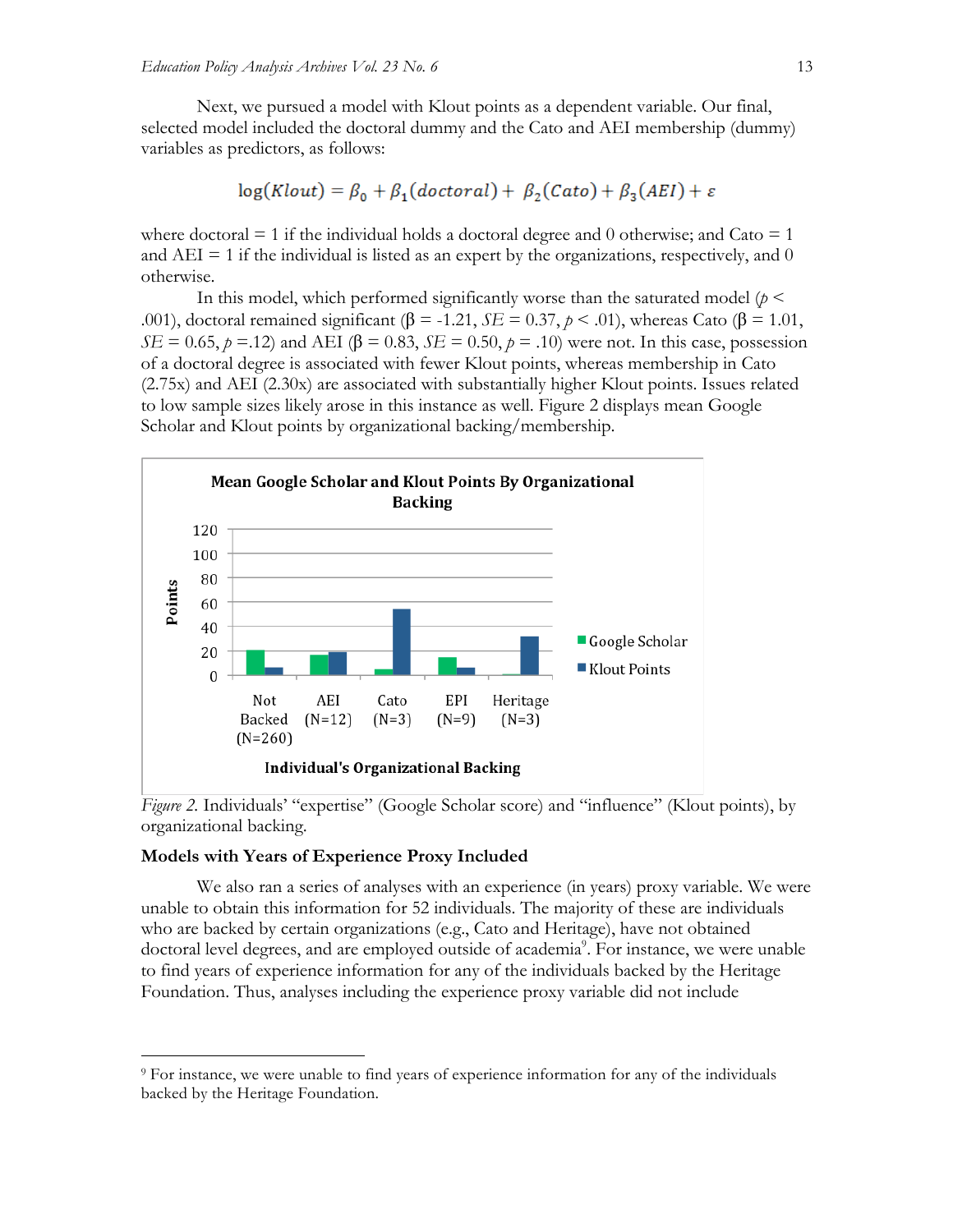organization-specific dummy variables. Instead they included a more generic "backed by an organization" dummy.

Surprisingly, the experience proxy variable emerged as a significant predictor only when we included newspaper mentions as our dependent variable, as follows:

## $log(newspaper) = \beta_0 + \beta_1(Google Scholar) + \beta_2(organization backing) +$  $\beta_3(doctoral) + \beta_4(experience) + \varepsilon$

where organization backing  $= 1$  if the individual is backed by Cato, Heritage, or AEI and 0 otherwise; and doctoral  $= 1$  if the individual holds a doctoral degree and 0 otherwise.

In this quasi-Poisson model, the doctoral dummy (β = -0.91, *SE* = 0.34,  $p < .01$ ) and experience proxy ( $\beta$  = -0.02, *SE* = 0.01,  $p$  = .02) remained significant predictors of newspaper citations. Of concern, a doctoral degree was associated with about 60% fewer newspaper citations, holding other variables constant. Conversely, each one unit increase in experience is associated with about 1% more newspaper citations.

#### **Discussion**

Recently, columnist Nicholas Kristof (2014) wrote a popular piece in the *New York Times* calling on academics to take advantage of new media in order to be better engaged in public discussions of policy and other social issues:

Professors today have a growing number of tools available to educate the public, from online courses to blogs to social media. Yet academics have been slow to cast pearls through Twitter and Facebook. Likewise, it was TED Talks by nonscholars that made lectures fun to watch (but I owe a shout-out to the Teaching Company's lectures, which have enlivened our family's car rides).

Kristof's (2014) admonition to academia generated a fair amount of discussion, and highlighted some important factors that relate to our findings. We know a handful of academics have been highly successful in engaging through new media. Some have tens of thousands of followers on Twitter, making a point to communicate with a broader audience of non-experts on issues pertaining to their own research, or that of their associates (Goldie et al., 2014; Petrilli, 2014). Furthermore, a large-scale, comprehensive and on-going study of policymakers' use of evidence, based on interviews with some 200 policymakers in several key cities embracing incentivist policies, indicates that they are looking to these new media forums as a primary source of information on research findings (see Lubienski et al., 2014).

Kristof's (2014) point that many researchers hesitate to engage broader audiences highlights the disjuncture in incentive structures for academics to engage in discussions with other experts compared to engaging in discussions with non-expert audiences. Typically, researchers are rewarded for communicating with other experts through peer-reviewed journal articles, which often entails arcane and inaccessible language. Kristof's (2014) imagery of "casting pearls" may suggest some condescension assumed to be associated with the ivory tower, with broader audiences implicitly representing the "swine" in that metaphor. Academic researchers might recognize a disincentive to speak with the media, submit an oped, or write a blog, because it is not rewarded, and may expose them to unwanted criticism. Yet, individuals at many IOs are incentivized to do so, thus engaging with a broader audience, advancing their organization's agenda. It is also likely that academic researchers, on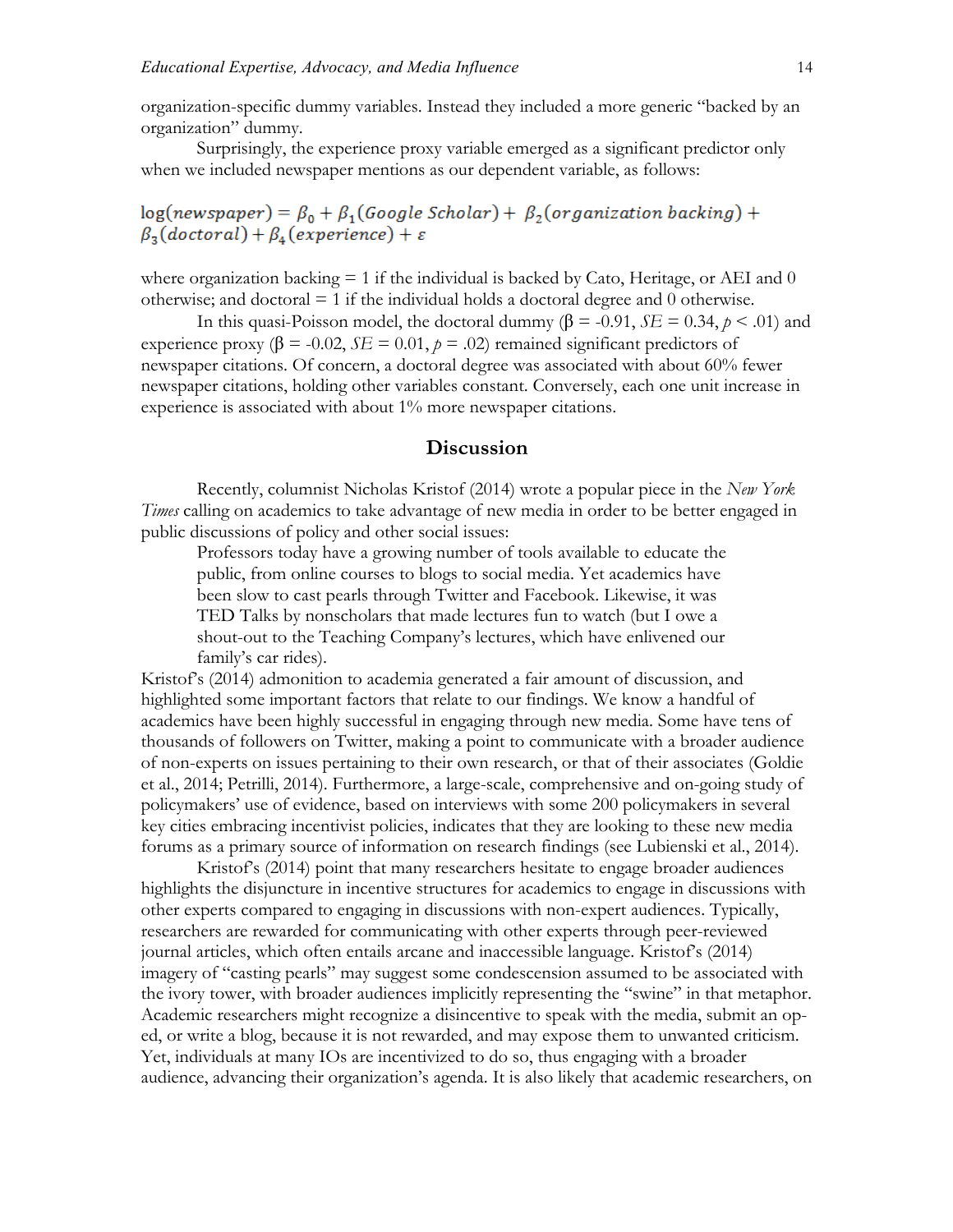average, do not possess skills and background in media engagement that are commensurate with individuals who tend to work for the IOs.

The traditional media may also exhibit a stronger demand for non-academic voices. While affiliation with a university may represent prestige, credibility and expertise, academics oftentimes speak in a specialized language, throwing in many caveats as is the custom in presenting research findings. This approach does not always appeal to journalists writing to a mass audience of non-experts.

Following our hypotheses, our findings suggest individuals with less expertise, as commonly measured, can often have greater success in media penetration. For instance, being affiliated with AEI was associated with nearly 2.5 times more educational press mentions than that shown by the full sample, with the Google Scholar measure of expertise showing no relationship with educational press mentions. As another example, each member of the Cato Institute received maximum points on the blog mentions measure, even though their average estimated expertise  $(M = 4.67)$  was substantially lower than that of the full sample  $(M = 20.08)$ . Although some such individuals might not have formal training in research methods for analyzing the issues on which they are speaking, such individuals often have the skills and orientations that will make them more accessible and appealing to the media. Moreover, when such individuals are affiliated with organizations with a strong media arm or outreach effort, they have both the support and, typically, the incentive to engage broader and policy audiences. In particular, as our data suggest, newer forms of media may offer particularly useful opportunities for directly engaging such audiences, while bypassing traditional forms of quality checks on expertise, such as editorial review.

As such, these findings suggest that there is reason for serious concern regarding the evidentiary basis for education policy in the United States. As more media-oriented individuals and advocacy organizations enjoy a larger role in policy discussions—and in particular in new media—regardless of actual expertise in conducting or interpreting research, they may be expected to have an inordinate role in shaping not only policy deliberations, but policy formation. Particularly as the public becomes jaded by he-said/shesaid treatment of technical policy questions in traditional media channels, control of the conversation in new media such as blogs or Twitter may offer new opportunities for shaping public and policymaker opinion, even as such new channels often mean the loss of editorial oversight. Only time will tell whether these new opportunities to broaden conversations in a more democratic direction will come at the expense of expert treatment of complex social issues.

Our findings offer some pause on that question, indicating that many of the individuals expected to have some expertise on social issues are often far removed from the popular and policy conversations on these issues. In the vacuum their absence creates, other agenda-driven organizations and individuals are well positioned to step in and offer their perspectives, even when those perspectives may not be informed by traditional measures of expertise. Although our findings do not prescribe remedies, we believe they hold implications for various stakeholders. For members of the media, we believe caution and consideration of individuals' expertise and affiliations are warranted when researching topics and seeking insights. Similarly, those who consume it—including policymakers and laypersons, who increasingly stay informed via new, direct forms of media—are well advised to exercise similar caution. Meanwhile, academic researchers who wish to see that their scholarly work has impact beyond their academic audience may want to devote a greater share of their attention to the art of communication via traditional and new media. In the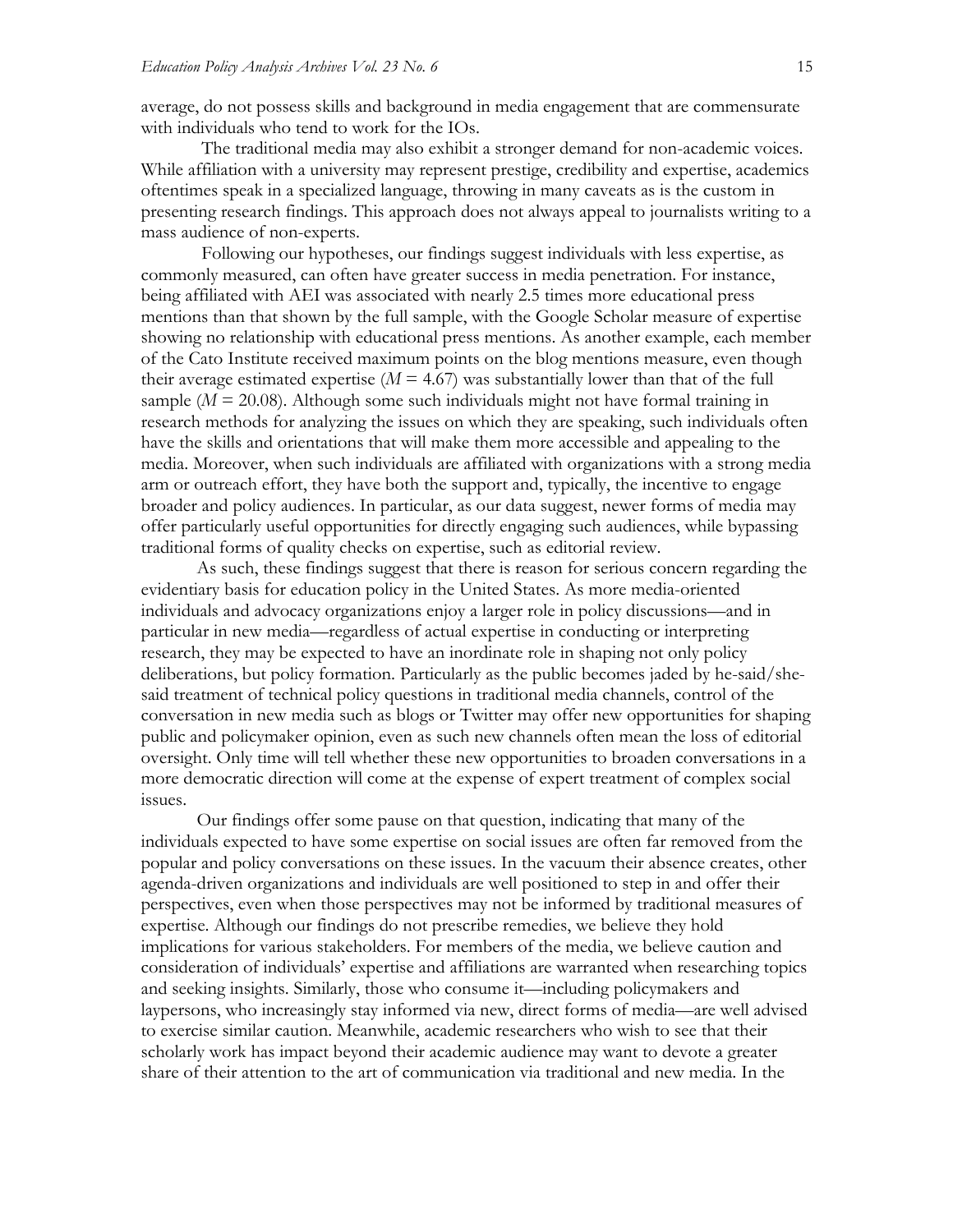absence of these and other steps, policy changes in the realm of education will too often continue to be guided more so by ideology and agendas than by research.

#### **References**

Abrams, L. (2014). WSJ's shameful climate denial: The scientific consensus is not a myth. *Salon*. Retrieved from

http://www.salon.com/2014/05/28/wsjs\_shameful\_climate\_denial\_the\_scientific\_c onsensus\_is\_not\_a\_myth/

- Amara, N., Ouimet, M., & Landry, R. (2004). New evidence on instrumental, conceptual, and symbolic utilization of university research in government agencies. *Science Communication, 26*, 75-106. http://dx.doi.org/10.1177/1075547004267491
- Angrist, J. D., Cohodes, S. R., Dynarski, S. M., Fullerton, J. B., Kane, T. J., Pathak, P. A., & Walters, C. R. (2011). *Student achievement in Massachusetts' charter schools*. Cambridge, MA: Center for Education Policy Research at Harvard University.
- Baker, B., & Welner, K. G. (2012). Evidence and rigor: Scrutinizing the rhetorical embrace of evidence-based decision making. *Educational Researcher, 41*(3), 98-101. http://dx.doi.org/10.3102/0013189X12440306
- Barr, S., Hess, F., Kirsch, V., Klein, J. I., Vander Ark, T., & Tough, P. (2008, March 9). How many billionaires does it take to fix a school system? *New York Times*.
- Becker, G. S., & Nashat, G. (1997). *The economics of life: From baseball to affirmative action to immigration, how real-world issues affect our everyday life*. New York, NY: McGraw-Hill.
- Braun, H., Jenkins, F., & Grigg, W. (2006). *A closer look at charter schools using hierarchical linear modeling*. Washington, DC: National Center for Education Statistics.
- Bryk, A. S. (1981). Disciplined inquiry or policy argument? *Harvard Educational Review, 51*, 497-510.
- Center for Education Reform. (2000). What the research reveals about charter schools. Washington, DC: Center for Education Reform. Retrieved from http://www.edreform.com/pubs/charters.htm%3E
- DeBray, E., Scott, J., Lubienski, C., & Jabbar, H. (2014). Intermediary organizations in charter school policy coalitions: Evidence from New Orleans. *Educational Policy, 28*(2), 175-206. http://dx.doi.org/10.1177/0895904813514132
- DeBray-Pelot, E., Lubienski, C. A., & Scott, J. T. (2007). The institutional landscape of interest group politics and school choice. *Peabody Journal of Education, 82*(2-3), 204- 230. http://dx.doi.org/10.1080/01619560701312947
- Dunlap, R. E., & Jacques, P. J. (2013). Climate change denial books and conservative think tanks: Exploring the connection. *American Behavioral Scientist, 57*, 699-731. http://dx.doi.org/10.1177/0002764213477096
- Firestone, W. A. (1989). Educational policy as an ecology of games. *Educational Researcher, 18*(7), 18-24. http://dx.doi.org/10.2307/1177165
- Forster, G. (2009). *A win-win solution: The empirical evidence on how vouchers affect public schools*. Indianapolis, IN: Friedman Foundation for Educational Choice.
- Garland, S. (2011, March 8). *The evidence disconnect in education policy.* Retrieved from http://hechingered.org/content/the-evidence-disconnect-in-educationpolicy\_3460/?utm\_source=feedburner&utm\_medium=feed&utm\_campaign=Feed %3A+Hechingered+%28HechingerEd%29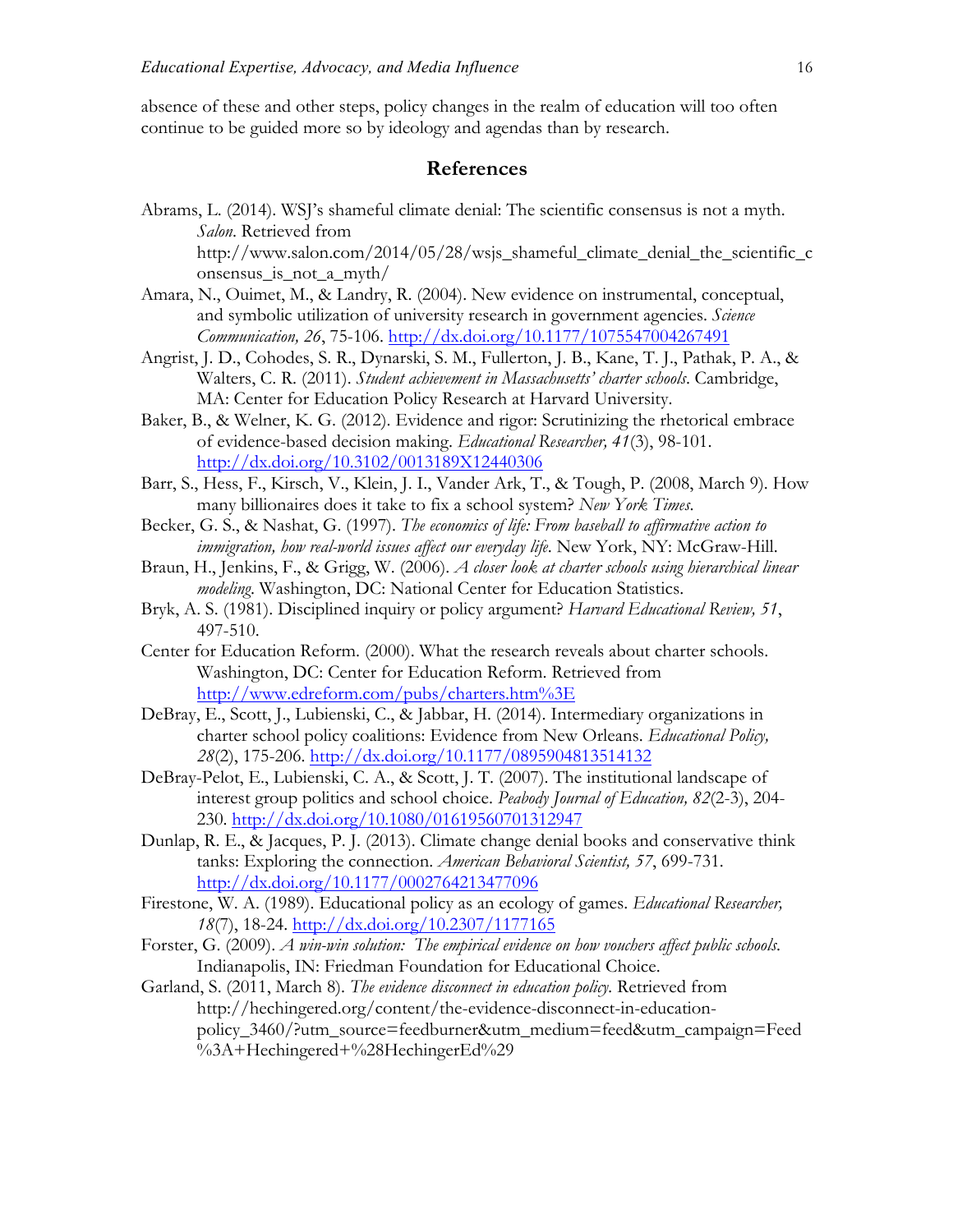- Goldie, D., Linick, M., Jabbar, H., & Lubienski, C. (2014). Using bibliometric and social media analyses to explore the "echo chamber" hypothesis. *Educational Policy, 28*(2), 281-305. http://dx.doi.org/10.1177/0895904813515330
- Good, T. L. (1996). Educational researchers comment on the education summit and other policy proclamations from 1983-1986. *Educational Researcher, 25*(8), 4-6.
- Greene, J. P., Howell, W. G., & Peterson, P. E. (1997). *An evaluation of the Cleveland scholarship program.* Cambridge, MA: Program on Education Policy and Governance, Harvard University.
- Greene, J. P., Peterson, P. E., & Du, J. (1996). *The effectiveness of school choice in Milwaukee: A secondary analysis of data from the program's evaluation.* Cambridge, MA: Program on Education Policy and Governance, Harvard University. Retrieved from http://hdcwww.harvard.edu/pepg/op/evaluate.htm>
- Hassel, B. C., & Terrell, M. G. (2006). *Charter school achievement: What we know* (3rd ed.). Washington, DC: National Alliance for Public Charter Schools.
- Hassel, B. C., Terrell, M. G., Kain, A., & Ziebarth, T. (2007). *Charter school achievement: What we know* (4th ed.). Washington, DC: National Alliance for Public Charter Schools.
- Hess, F. M. (2008). *When education research matters.* Washington, DC: American Enterprise Institute.
- Hess, R. (2011, October 13). A handy rolodex supplement for edu-reporters. *Education Week*. Retrieved from

http://blogs.edweek.org/edweek/rick\_hess\_straight\_up/2011/10/a\_handy\_2012\_r olodex\_supplement\_for\_edu-reporters.html

Hess, R. (2014a, January 8). The 2014 RHSU edu-scholar public influence rankings. *Education Week*. Retrieved from

http://blogs.edweek.org/edweek/rick\_hess\_straight\_up/2014/01/the\_2014\_rhsu\_e du-scholar\_public\_influence\_rankings.html

- Hess, R. (2014b, January 7). The RHSU edu-scholar public influence scoring rubric. *Education Week*. Retrieved from http://blogs.edweek.org/edweek/rick\_hess\_straight\_up/2014/01/the\_rhsu\_eduscholar\_public\_influence\_scoring\_rubric.html
- Henig, J. R. (2008). *Spin cycle: How research is used in policy debates, the case of charter schools*. New York, NY: Russell Sage Foundation.
- Hirsch, J. E. (2005). An index to quantify an individual's scientific research output. *PNAS*, *102*, 16569-16572. http://dx.doi.org/10.1073/pnas.0507655102
- Horton, P. (2014). *Free market education reform—Evidence vs. ideology.* Retrieved from http://blogs.edweek.org/teachers/living-indialogue/2014/03/free\_market\_education\_reform\_e.html
- Hoxby, C. M., Mararka, S., & Kang, J. (2009). *How New York City's charter schools affect achievement.* Stanford, CA: The New York City Charter Schools Evaluation Project, Stanford University. http://dx.doi.org/10.3386/w14852
- Hoxby, C. M., & Muraka, S. (2007). *New York City's charter schools overall report.* Cambridge, MA: New York City Charter Schools Evaluation Project.
- Hoxby, C. M., & Rockoff, J. (2004). *The impact of charter schools on student achievement: A study of*  students who attend schools chartered by the Chicago Charter School Foundation. Cambridge, MA: Department of Economics, Harvard University.
- Kalt, J. P., & Zupan, M. A. (1984). Capture and ideology in economic theory of politics. *American Economic Review, 74*, 279-300.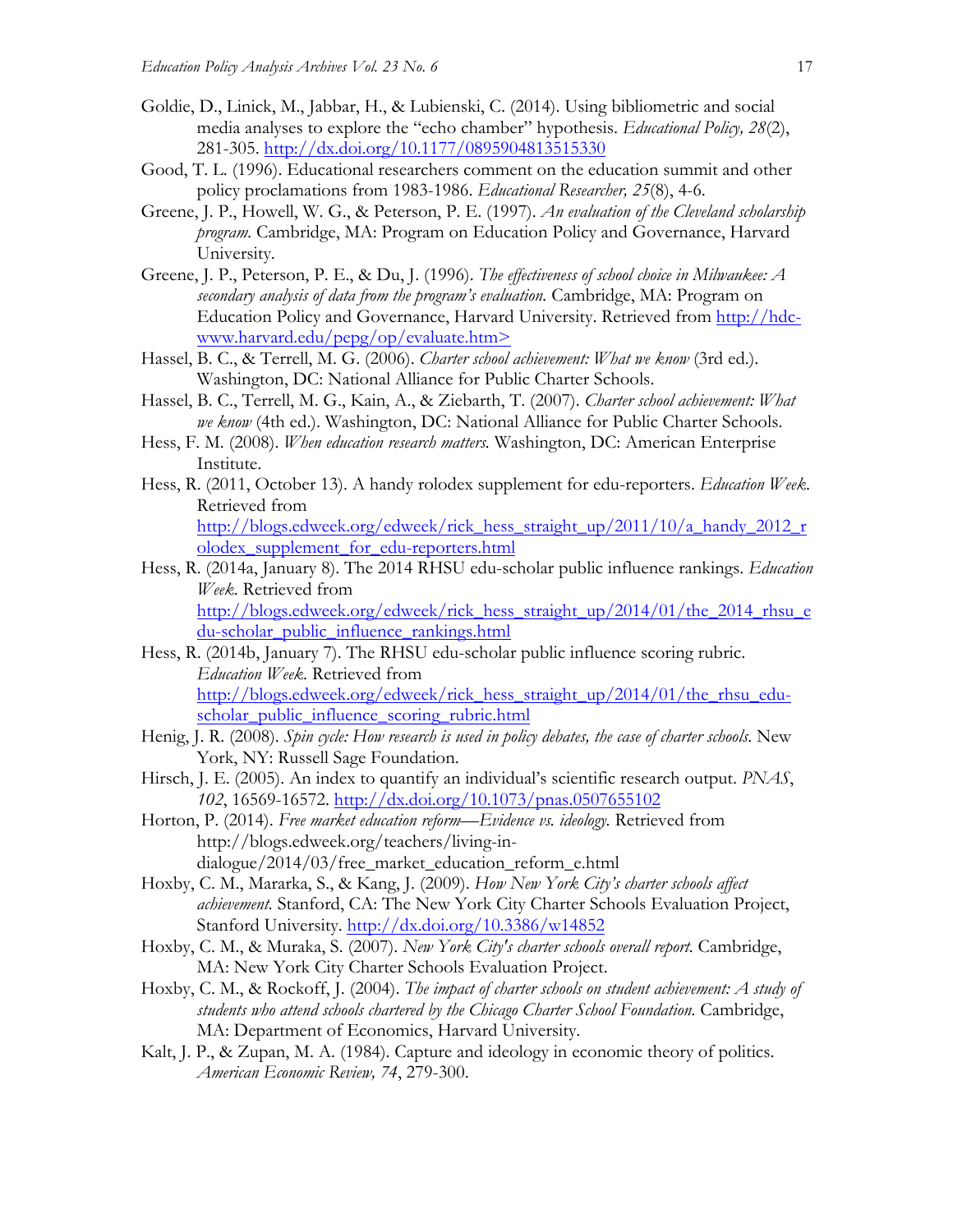- Kingdon, J. W. (2003). *Agendas, alternatives, and public policies* (2nd ed.). New York, NY: Longman.
- Lubienski, C. (2010). A win-win solution: The empirical evidence on how vouchers affect public schools. In K. G. Welner, P. H. Hinchey, A. Molnar, & D. Weitzman (Eds.), *Think tank research quality: Lessons for policy makers, the media, and the public* (pp. 5-22). Charlotte, NC: Information Age Publishing.
- Lubienski, C., & Lubienski, S. T. (2014). *The public school advantage: Why public schools outperform private schools*. Chicago: University of Chicago Press.
- Lubienski, C., Scott, J., & DeBray, E. (2011). The rise of intermediary organizations in knowledge production, advocacy, and educational policy (ID No. 16487). *Teachers College Record*. Retrieved from http://www.tcrecord.org
- Lubienski, C., Scott, J., & DeBray, E. (2014). The politics of research production, promotion, and utilization in educational policy. *Educational Policy, 28*(2), 131-144. http://dx.doi.org/10.1177/0895904813515329
- Lubienski, C., & Weitzel, P. (2010). Information use and epidemics in charter school policy. In C. Lubienski & P. Weitzel (Eds.), *The Charter school experiment: Expectations, evidence, and implications.* (pp. 197-217). Cambridge, MA: Harvard Education Press.
- Lubienski, C., Weitzel, P., & Lubienski, S. T. (2009). Is there a "consensus" on school choice and achievement? Advocacy research and the emerging political economy of knowledge production. *Educational Policy, 23*(1), 161-193. http://dx.doi.org/10.1177/0895904808328532
- Malin, J. R., & Lubienski, C. (2013). Whose opinions count in educational policymaking? *Current Issues in Education, 16*(2), 1-12.
- Mayer, D. P., Peterson, P. E., Myers, D. E., Tuttle, C. C., & Howell, W. G. (2002). *School choice in New York City after three years: An evaluation of the school choice scholarships program.*  Princeton, NJ: Mathematica Policy Research. Retrieved from http://www.mathematica-mpr.com/~/media/publications/PDFs/nycfull.pdf
- Metcalf, K. K. (1998, September 23). Commentary—Advocacy in the guise of science: How preliminary research on the Cleveland voucher program was "reanalyzed" to fit a preconception. *Education Week, 18,* 34, 39.
- Molnar, A. (1999). *Educational vouchers: A review of the research.* Milwaukee, WI: Center for Education Research, Analysis, and Innovation, University of Wisconsin-Milwaukee.
- Nelson, S. R., Leffler, J. C., & Hansen, B. A. (2009). *Toward a research agenda for understanding and improving the use of research evidence*. Portland, OR: Northwest Regional Educational Laboratory.
- Ness, E. C., & Gándara, D. (2014). Ideological think tanks in the states: An inventory of their prevalence, networks, and higher education policy activity. *Educational Policy, 28*(2), 258-280. http://dx.doi.org/10.1177/0895904813515328
- Oreskes, N., & Conway, E. M. (2010). *Merchants of doubt: How a handful of scientists obscured the truth on issues from tobacco smoke to global warming* (1st U.S. ed.). New York, NY: Bloomsbury Press.
- Orszag, P. (2009). *Building rigorous evidence to drive policy.* Washington, DC: Office of Management and Budget.
- Petrilli, M. J. (2014). Top Twitter feeds in education policy 2014. *Education Next*. Retrieved from http://educationnext.org/top-twitter-feeds-education-policy-2014/
- Potter, W. (2011). *Big Pharma's stranglehold on Washington.* Washington, DC: Center for Public Integrity.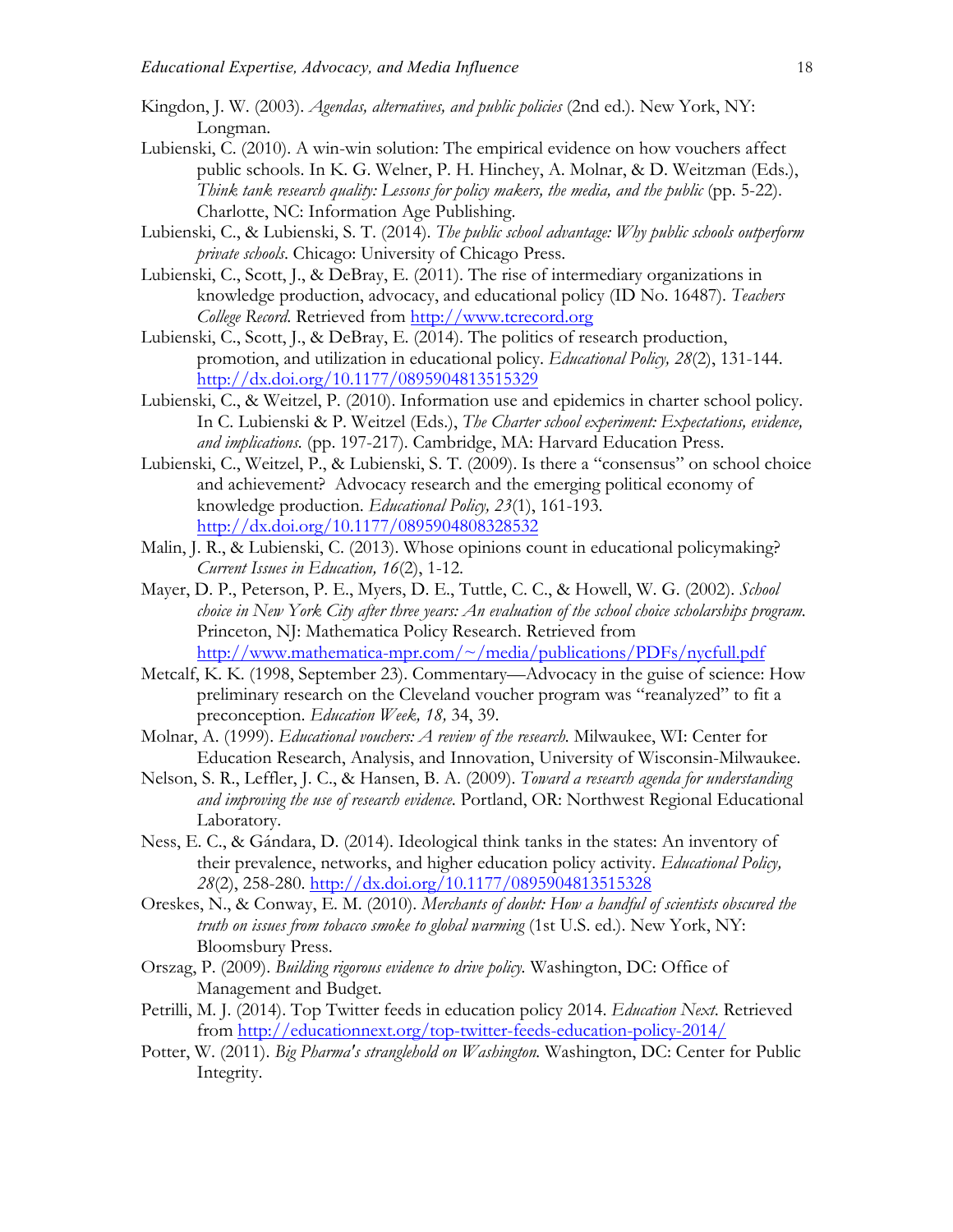- Prewitt, K., Schwandt, T. A., Straf, M. L., & National Research Council (U.S.). Committee on the Use of Social Science Knowledge in Public Policy. (2012). *Using science as evidence in public policy* (pp. xii, 110 p.). Retrieved from http://ezproxy.msu.edu:2047/login?url=http://www.nap.edu/openbook.php?recor d  $id=13460$
- Raymond, M. E., & Center for Research on Education Outcomes. (2009). *Multiple choice: Charter school performance in 16 states.* Stanford, CA: Stanford University.
- Robinson, G. (2005). *Survey of school choice research.* Milwaukee, WI: Institute for the Transformation of Learning, Marquette University.
- Rothstein, R. (2004). *Class and schools: Using social, economic, and educational reform to close the black–white achievement gap*. Washington, DC: Economic Policy Institute.
- Specter, M. (2010). *Denialism: How irrational thinking hinders scientific progress, harms the planet, and threatens our lives*. New York, NY: Penguin Press.
- Stigler, G. J. (1998). The theory of economic regulation. In R. B. Ekelund (Ed.), *The foundations of regulatory economics* (*Vol. II: Modern approaches to regulatory economics,* pp. 81- 99). Cheltenham, UK: E. Elgar.
- Thompson, J. (2014). *The "third way" promotes evidence-free way to improve teaching.* Retrieved from http://scholasticadministrator.typepad.com/thisweekineducation/2014/05/thomps on-the-third-way-promotes-an-evidence-free-way-to-improve-teaching.html - .Uprn0jO9X0
- Tseng, V. (2012). The uses of research in policy and practice. *Social Policy Report, 26*(2), 1-16.
- Ver Hoef, J. M., & Boveng, P. L. (2007). Quasi-Poisson versus negative binomial regression: How should we model overdispersed count data? *Publications, Agencies and Staff of the U.S. Department of Commerce.* Paper 142. Retrieved from: http://digitalcommons.unl.edu/usdeptcommercepub/142
- Verheggen, B., Strengers, B., Cook, J., van Dorland, R., Vringer, K., Peters, J., … Meyer, L. (2014). Scientists' views about attribution of global warming. *Environmental Science & Technology*. http://dx.doi.org/10.1021/es501998e
- Weiss, C. H. (1979). The many meanings of research utilization. *Public Administration Review, 39*, 426-431. http://dx.doi.org/10.2307/3109916
- Weiss, C. H. (1995). The four "I's" of school reform: How interests, ideology, information, and institution affect teachers and principals. *Harvard Educational Review, 65*, 571-593.
- Welner, K. G., Mathis, W., J., & Molnar, A. (2012, January; Update: August 2012). Researchers as resources: A list of experts who can speak to the overall knowledge base on important education issues. *National Education Policy Center*. Retrieved from http://nepc.colorado.edu/publication/researchers-as-resources
- Williams, S. M., & McDermott, K. A. (2014). Social science research and school diversity policy. *Educational Policy, 28*(2), 325-346. http://dx.doi.org/10.1177/0895904813513150
- Witte, J. F. (2000). *The market approach to education: An analysis of America's first voucher program*. Princeton, NJ: Princeton University Press.
- Wolf, P., Gutmann, B., Puma, M., Kisida, B., Rizzo, L., Eissa, N., & Carr, M. (2010). *Evaluation of the DC Opportunity Scholarship Program: Final report.* Washington, DC: US Department of Education.
- Zeileis A., Kleiber, C., & Jackman, S. (2008). Regression models for count data in R. *Journal of Statistical Software*, *27*(8), 1–25. Retrieved from http://www.jstatsoft.org/v27/i08/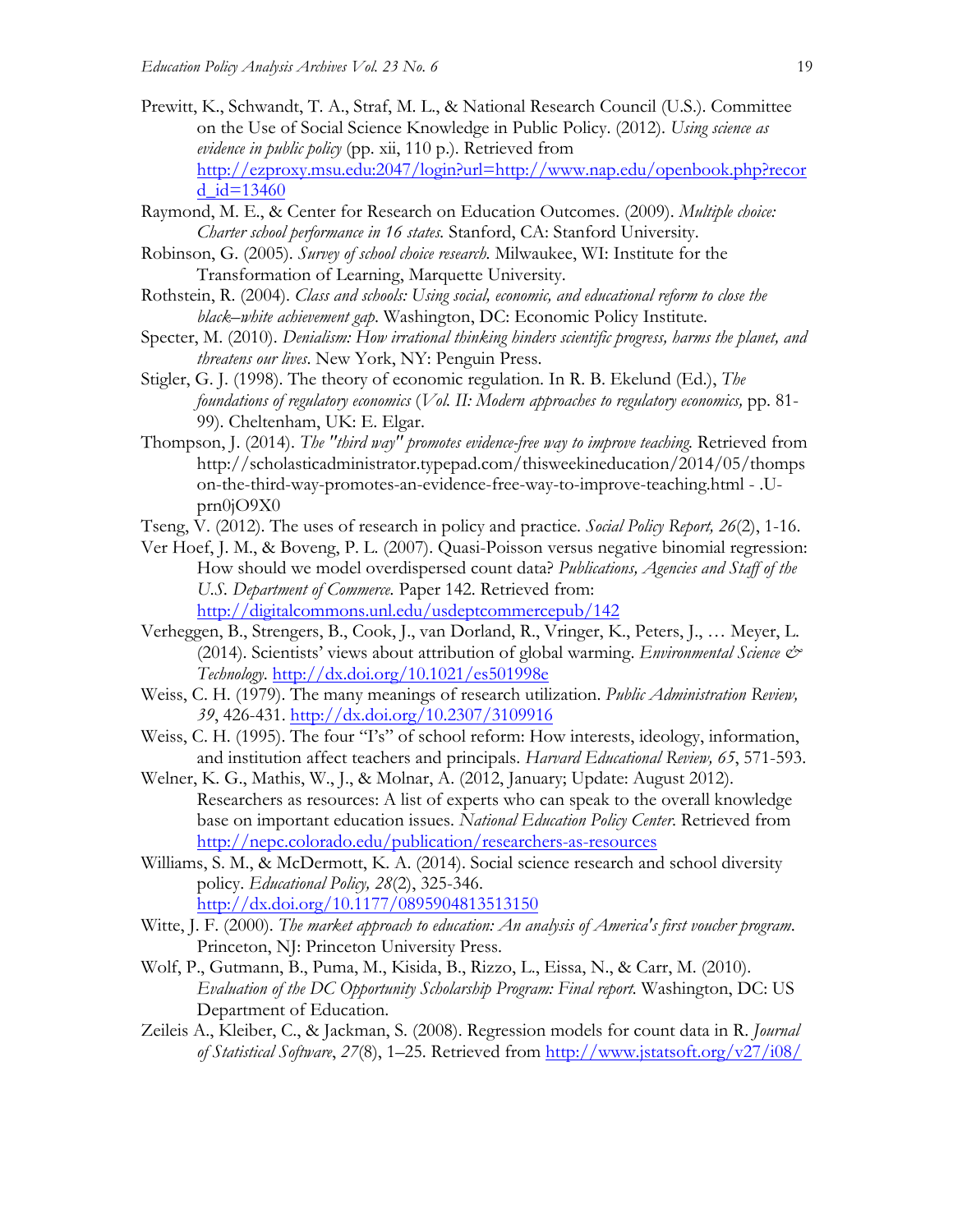# **Appendix**

List of identified individuals and their organizational backing, if applicable:

| Last Name             | First Name | Organizational<br>Backing |
|-----------------------|------------|---------------------------|
| Allen                 | Jeanne     |                           |
| Elaine<br>Allensworth |            |                           |
| Amrein-               |            |                           |
| Beardsley             | Audrey     |                           |
| Andrews               | David W.   |                           |
| Arcidiacono           | Peter      |                           |
| Artiles               | Alfredo    |                           |
| Arum                  | Richard    |                           |
| August                | Diane      |                           |
| <b>Bailey</b>         | Thomas R.  |                           |
| Bailey                | John       |                           |
| Baker                 | Bruce D.   |                           |
| Baker                 | Eva L.     |                           |
| Balfanz               | Robert     |                           |
| Ball                  | Deborah L. |                           |
| Ballou                | Dale       |                           |
| Barnett               | Steve      |                           |
| <b>Bassok</b>         | Daphna     |                           |
| Bedrick               | Jason      | Cato                      |
| Belfield              | Clive      |                           |
| Benbow                | Camilla    |                           |
| Bennett               | Tony       |                           |
| Berliner              | David      |                           |
| Bettinger             | Eric       |                           |
| <b>Betts</b>          | Julian R.  |                           |
| Biegel                | Stuart     |                           |
| Binder                | Amy J.     |                           |
| Bishop                | Malachy    |                           |
| Bonk                  | Curt       |                           |
| Borman                | Geoffrey   |                           |
| Bransford             | John D.    |                           |
| Braun                 | Henry      |                           |
| Breneman              | David      |                           |
| Brewer                | Dominic    |                           |
| <b>Briggs</b>         | Derek      |                           |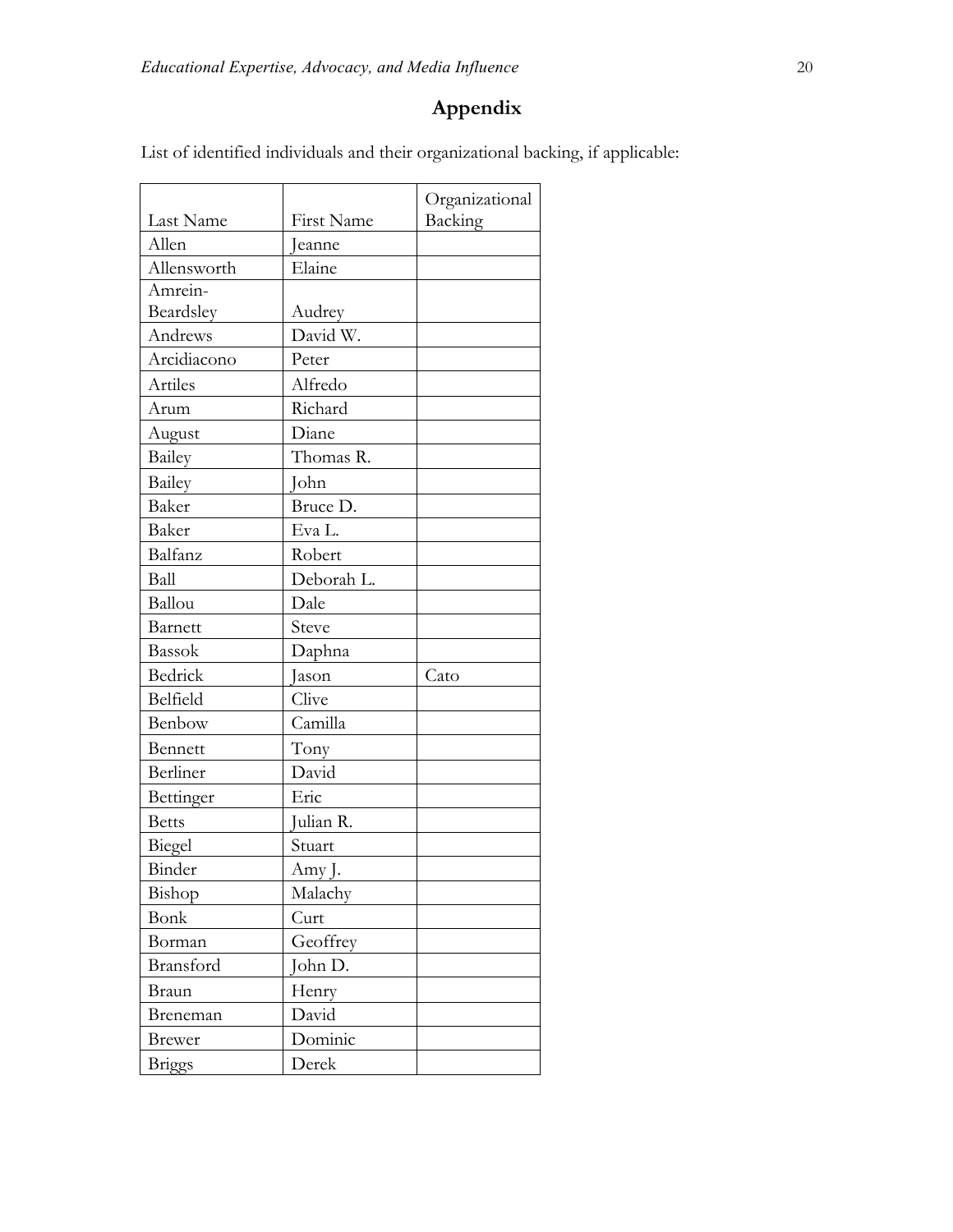|                |                | Organizational |
|----------------|----------------|----------------|
| Last Name      | First Name     | Backing        |
| <b>Briggs</b>  | Kerri          |                |
| <b>Bryk</b>    | Anthony S.     |                |
| <b>Buck</b>    | Stuart         |                |
| <b>Bulkley</b> | Katrina (Kati) |                |
| <b>Burke</b>   | Lindsey        | Heritage       |
| Burkholder     | Zoe            |                |
| Butcher        | Jonathan       |                |
| Butin          | Dan            |                |
| Carlson        | Deven          |                |
| Carnoy         | Martin         | EPI            |
| Carter         | Prudence       |                |
| Castleman      | Ben            |                |
| Cheney         | Lynne          | AEI            |
| Clotfelter     | Charles        |                |
| Cochran-Smith  | Marilyn        |                |
| Cohen          | David K.       |                |
| Cohen-Vogel    | Lora           |                |
| Comer          | James P.       |                |
| Cookson        | Peter          |                |
| Corcoran       | Sean           | EPI            |
| Costrell       | Bob            |                |
| Coulson        | Andrew J.      | Cato           |
| Cowen          | Joshua         |                |
| Cross          | Chris          |                |
| Cuban          | Larry          |                |
| Daniel         | David B.       |                |
| Darling-       |                |                |
| Hammond        | Linda          |                |
| DeBray         | Elizabeth      |                |
| Dee            | Thomas         |                |
| Deming         | David          |                |
| Desimone       | Laura          |                |
| Dickinson      | David          |                |
| Dixson         | Adrienne       |                |
| Dobbie         | William        |                |
| Dorn           | Sherman        |                |
| Downes         | Thomas         |                |
| Duncan-Andrade | <b>J</b> eff   |                |
| Dynarski       | Susan          |                |
| Elmore         | Richard F.     |                |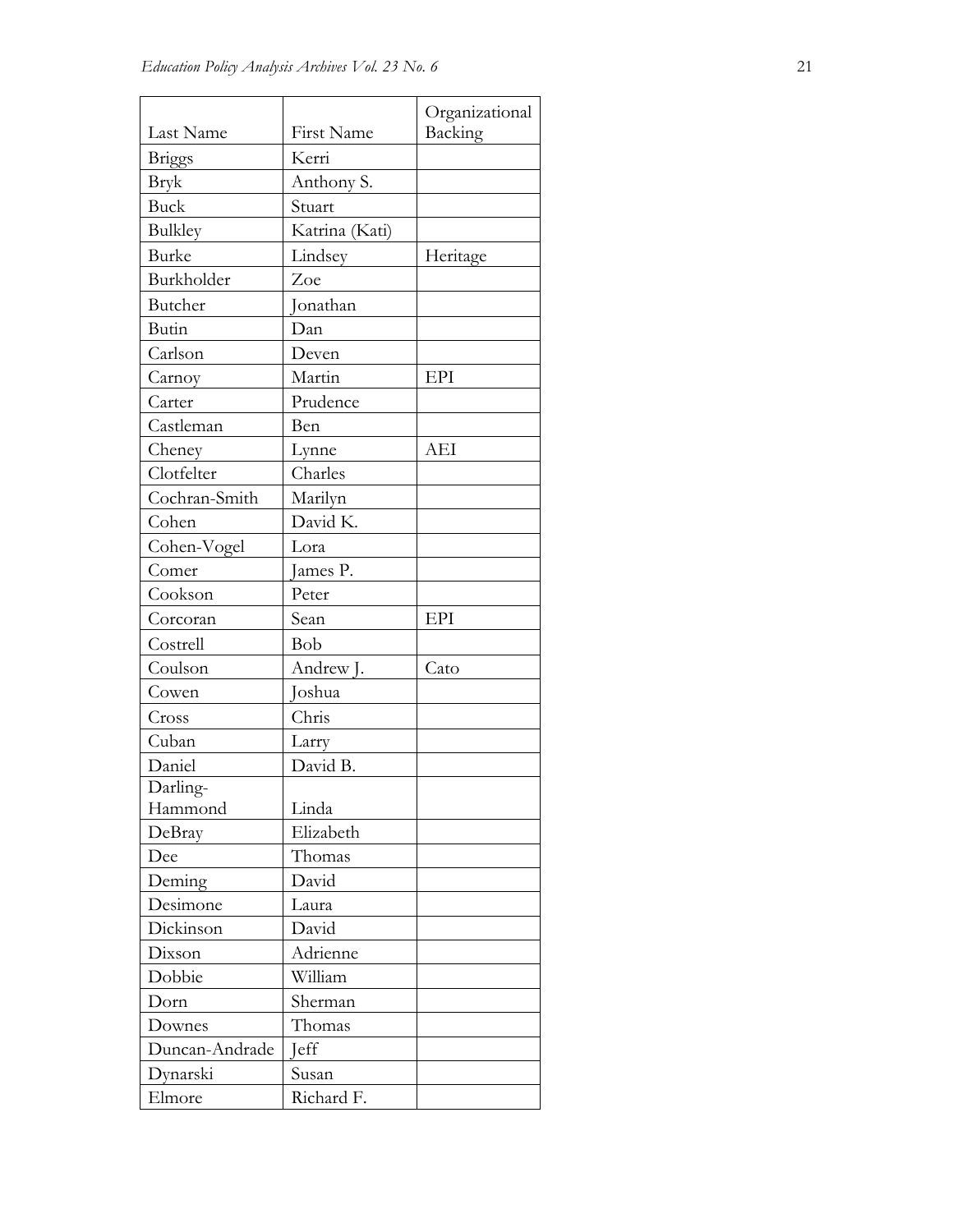| Last Name     | First Name     | Organizational<br>Backing |
|---------------|----------------|---------------------------|
| Enlow         | Robert         |                           |
| Evers         | Bill           |                           |
| Ferguson      | Ronald F.      |                           |
| Feuer         | Michael        |                           |
| Figlio        | David          |                           |
| Finn          | Chester        |                           |
| Fischer       | Kurt           |                           |
| Forster       | Greg           |                           |
| Frankenberg   | Erica          |                           |
| Friesen       | Norm           |                           |
| Fryer         | Roland         |                           |
| Fuchs         | Lynn           |                           |
| Fuhrman       | Susan          |                           |
| Fullan        | Michael        |                           |
| Fuller        | <b>Bruce</b>   |                           |
| Fullerton     | $\lceil$ on    |                           |
| Fusarelli     | Lance          |                           |
| Gamoran       | Adam           |                           |
| Gándara       | Patricia       |                           |
| Garcia        | David          |                           |
| Garcia        | Emma           | EPI                       |
| Gardner       | Howard         |                           |
| Gasman        | Marybeth       |                           |
| Geiser        | Saul           |                           |
| Glass         | Gene V.        |                           |
| Goertz        | Margaret (Peg) |                           |
| Goldhaber     | Dan            | AEI                       |
| Goldrick-Rab  | Sara           |                           |
| Goldring      | Ellen          |                           |
| Gordon        | Nora           |                           |
| Graham Keegan | Lisa           |                           |
| Green         | Preston        |                           |
| Greene        | Jay P.         |                           |
| Grogan        | Margaret       |                           |
| Guthrie       | Jim            |                           |
| Gutierrez     | Kris           |                           |
| Haertel       | Edward H.      |                           |
| Hakuta        | Kenji          |                           |
| Hanushek      | Eric           |                           |
| Hargreaves    | Andy           |                           |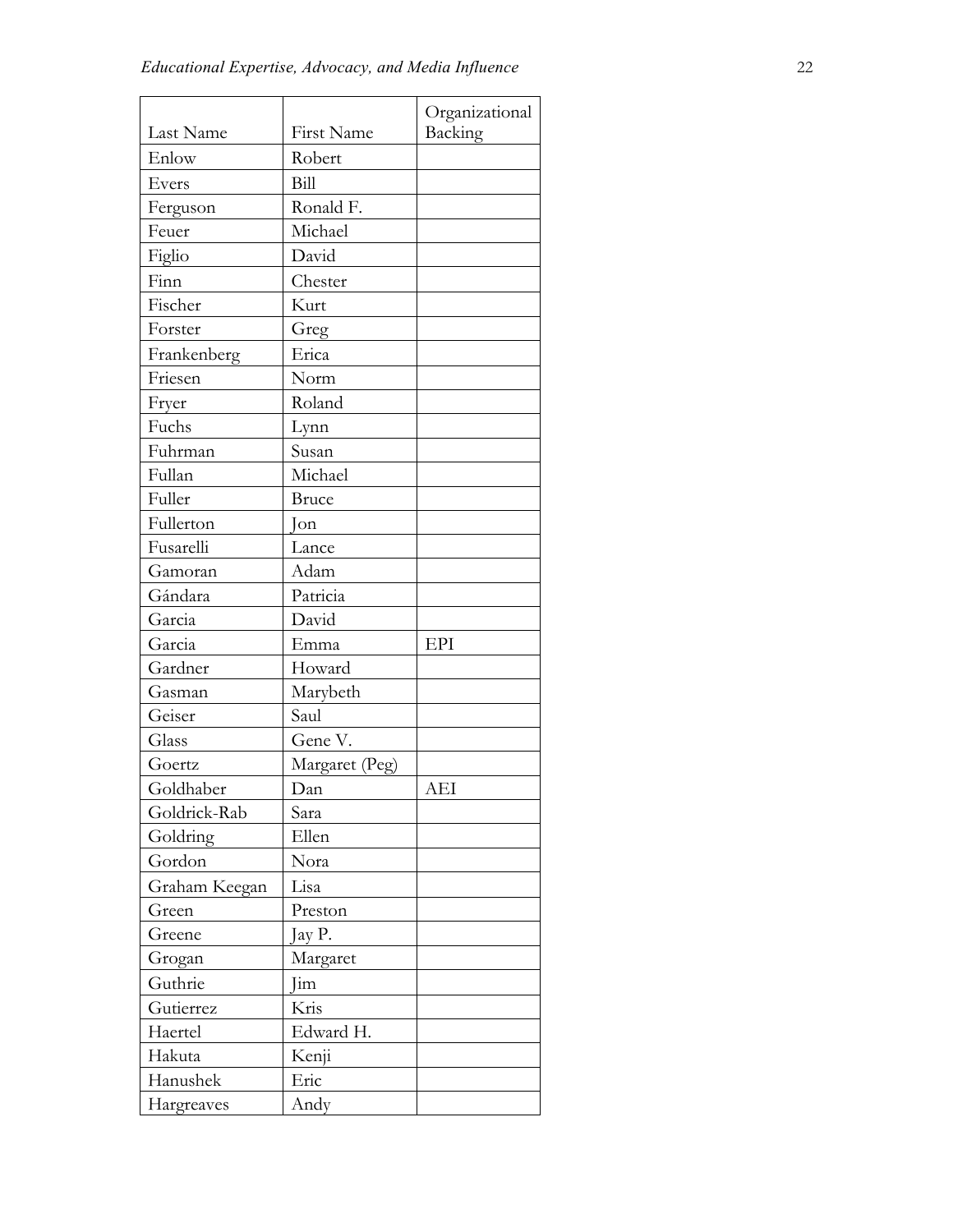|                 |               | Organizational |
|-----------------|---------------|----------------|
| Last Name       | First Name    | Backing        |
| Harper          | Shaun         |                |
| Harris          | Douglas N.    | EPI            |
| Heller          | Donald        |                |
| Henig           | Jeffrey R.    |                |
| Henry           | Gary T.       |                |
| Hess            | Rick          | AEI            |
| Hickok          | Gene          |                |
| Higgins         | Monica        |                |
| Hill            | Paul T.       |                |
| Hill            | Heather C.    |                |
| Honig           | Meridith      |                |
| Howley          | Craig         |                |
| Hoxby           | Caroline      |                |
| Huerta          | Luis          |                |
| Huggins         | Gary          |                |
| Immordino-      |               |                |
| Yang            | Mary Helen    |                |
| Ingersoll       | Richard       |                |
| Jacob           | Brian A.      |                |
| Jacobsen        | Rebecca       |                |
| Jennings        | Jennifer L.   |                |
| Johnson         | Susan Moore   |                |
| Kagan           | Sharon Lynn   |                |
| Kane            | Thomas J.     |                |
| Kelly           | Andrew P.     | <b>AEI</b>     |
| Kirp            | David         |                |
| Kirst           | Michael W.    |                |
| Kitch           | Edmund W.     | AEI            |
| Klatt           | Vic           |                |
| Klingner        | Janette       |                |
| Koedel          | Cory          |                |
| Koretz          | Daniel        |                |
| Koski           | William       |                |
| Kress           | Sandy         |                |
| Kumashiro       | Kevin         |                |
| Kurlaender      | Michal        |                |
| Labaree         | David         |                |
| Ladd            | Helen (Sunny) |                |
| Ladner          | Matt          |                |
| Ladson-Billings | Gloria        |                |
|                 |               |                |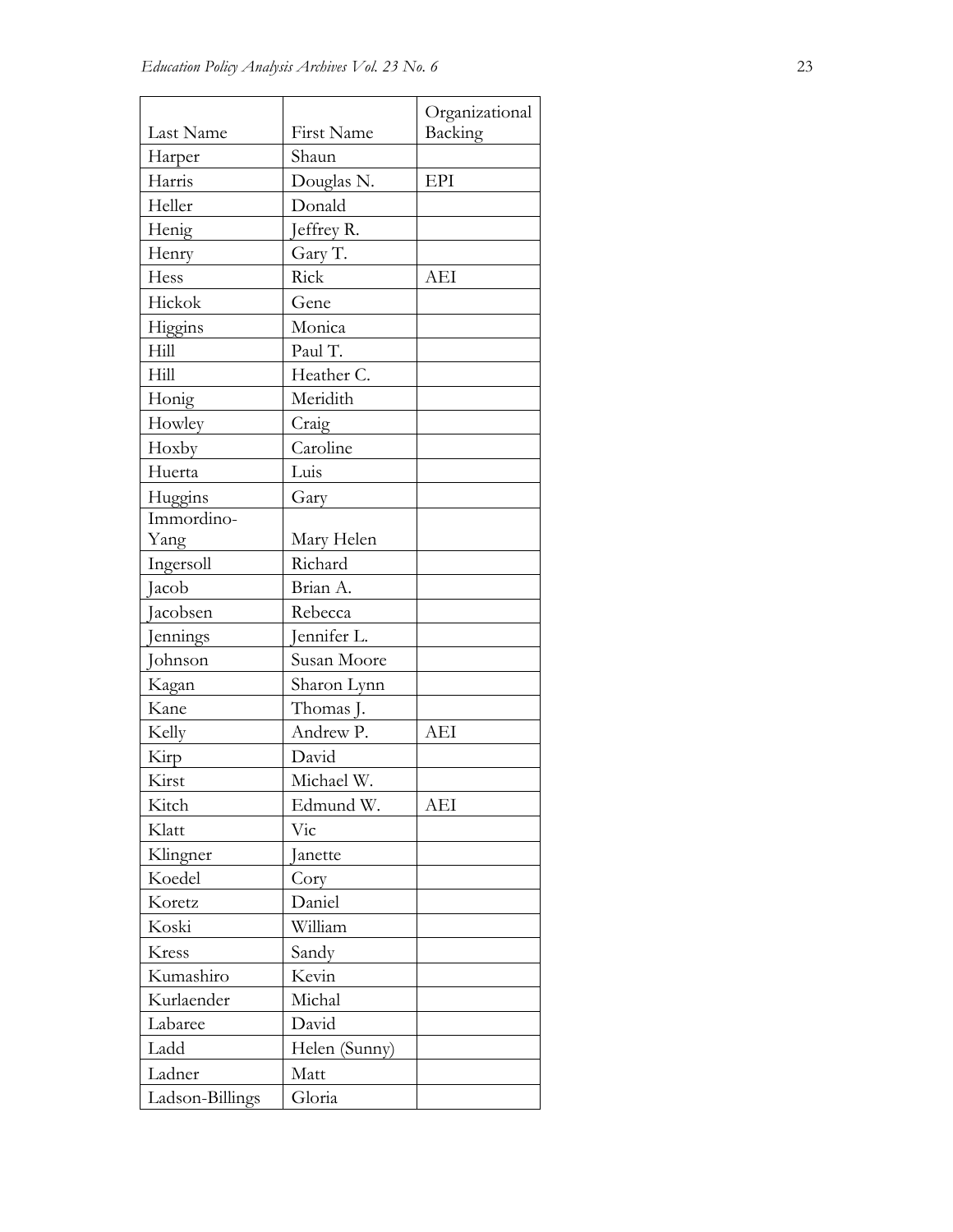|                            |                      | Organizational |
|----------------------------|----------------------|----------------|
| Last Name                  | First Name           | Backing        |
| Lake                       | Robin L.             |                |
| Lautzenheiser<br>Daniel K. |                      | AEI            |
| Lee                        | Caroline             |                |
| Levesque                   | Patricia             |                |
| Levin                      | Henry M.             |                |
| Loeb                       | Susanna              |                |
| Long                       | <b>Bridget Terry</b> |                |
| Losen                      | Daniel               |                |
| Loss                       | Christopher          |                |
| Lubienski                  | Christopher          |                |
| Lugg                       | Catherine            |                |
| Manna                      | Paul                 |                |
| Maranto                    | Robert               |                |
| Marshall                   | Jennifer             | Heritage       |
| Mathis                     | William              |                |
| McCandliss                 | <b>Bruce</b>         |                |
| McCluskey                  | Neal                 | Cato           |
| McDermott                  | Kathryn A.           |                |
| McEwan                     | Patrick              |                |
| McGuinn                    | Patrick J.           |                |
| McLaughlin                 | Margaret             |                |
| McLendon                   | Michael              |                |
| McLeod                     | Scott                |                |
| McPherson                  | Robert H.            |                |
| McShane                    | Michael Q.           | <b>AEI</b>     |
| Mehta                      | Ial                  |                |
| Merrifield                 | John                 |                |
| Miller                     | Charles              |                |
| Milner                     | Richard              |                |
| Miron                      | Gary                 |                |
| Moe                        | Terry                |                |
| Molnar                     | Alex                 |                |
| Morrell                    | Ernest               |                |
| Murnane                    | Richard J.           |                |
| Murphy                     | Joseph               |                |
| Murray                     | Charles              | AEI            |
| Neville                    | Helen                |                |
| Nieto                      | Sonia                |                |
| Noddings                   | Nel                  |                |
| Noguera                    | Pedro                |                |
|                            |                      |                |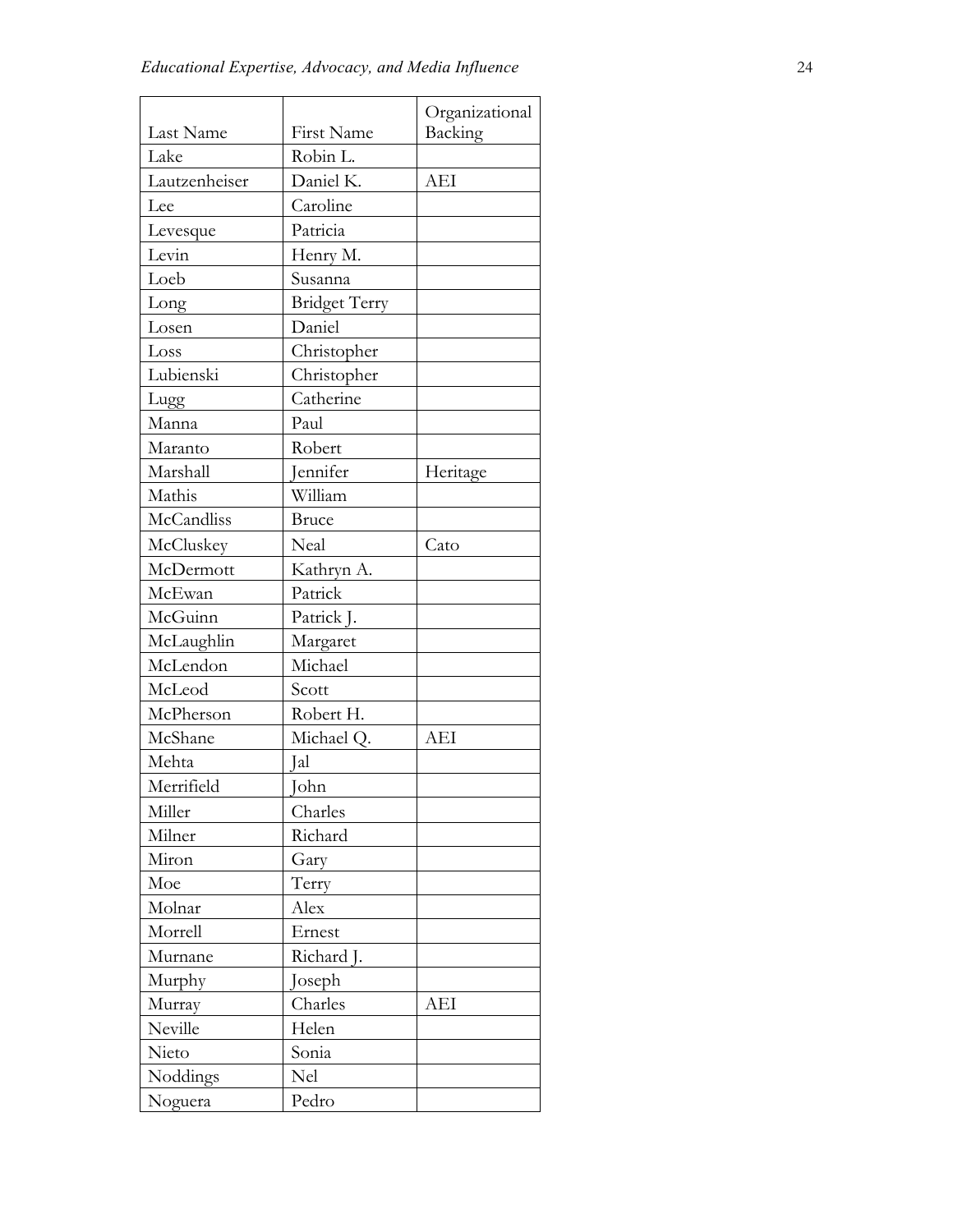| Last Name  | First Name    | Organizational<br>Backing |
|------------|---------------|---------------------------|
| Oldham     | Cheryl        |                           |
| Orfield    | Gary          |                           |
| Pacheco    |               |                           |
| Pallas     | Arturo        |                           |
|            | Aaron         |                           |
| Papay      | John          |                           |
| Pastorek   | Paul          |                           |
| Perna      | Laura         |                           |
| Peterson   | Paul E.       |                           |
| Petrilli   | Mike          |                           |
| Pianta     | Robert        |                           |
| Plucker    | Jonathan A.   |                           |
| Podgursky  | Michael       |                           |
| Polikoff   | Morgan        |                           |
| Porter     | Andrew C.     |                           |
| Raudenbush | Steve         |                           |
| Ravitch    | Diane         |                           |
|            | Margaret      |                           |
| Raymond    | (Macke)       |                           |
| Reardon    | Sean          |                           |
| Reback     | Randall       |                           |
| Rebell     | Michael       |                           |
| Reckhow    | Sarah         |                           |
| Rees       | Nina          |                           |
| Reich      | Rob           | EPI                       |
| Reininger  | Michelle      |                           |
| Rice       | Jennifer King | EPI                       |
| Rich       | Wilbur        |                           |
| Rockoff    | Jonah         |                           |
| Roderick   | Melissa       |                           |
| Rodriguez  | Awilda        | AEI                       |
| Rogers     | John          |                           |
| Ronfeldt   | Matthew       |                           |
| Rose       | Mike          |                           |
| Rothstein  | Richard       | EPI                       |
| Rothstein  | Jesse         |                           |
| Roza       | Marguerite    |                           |
| Rumberger  | Russ          |                           |
| Ryan       | James E.      |                           |
| Sahlberg   | Pasi          |                           |
| Schmidt    | Bill          |                           |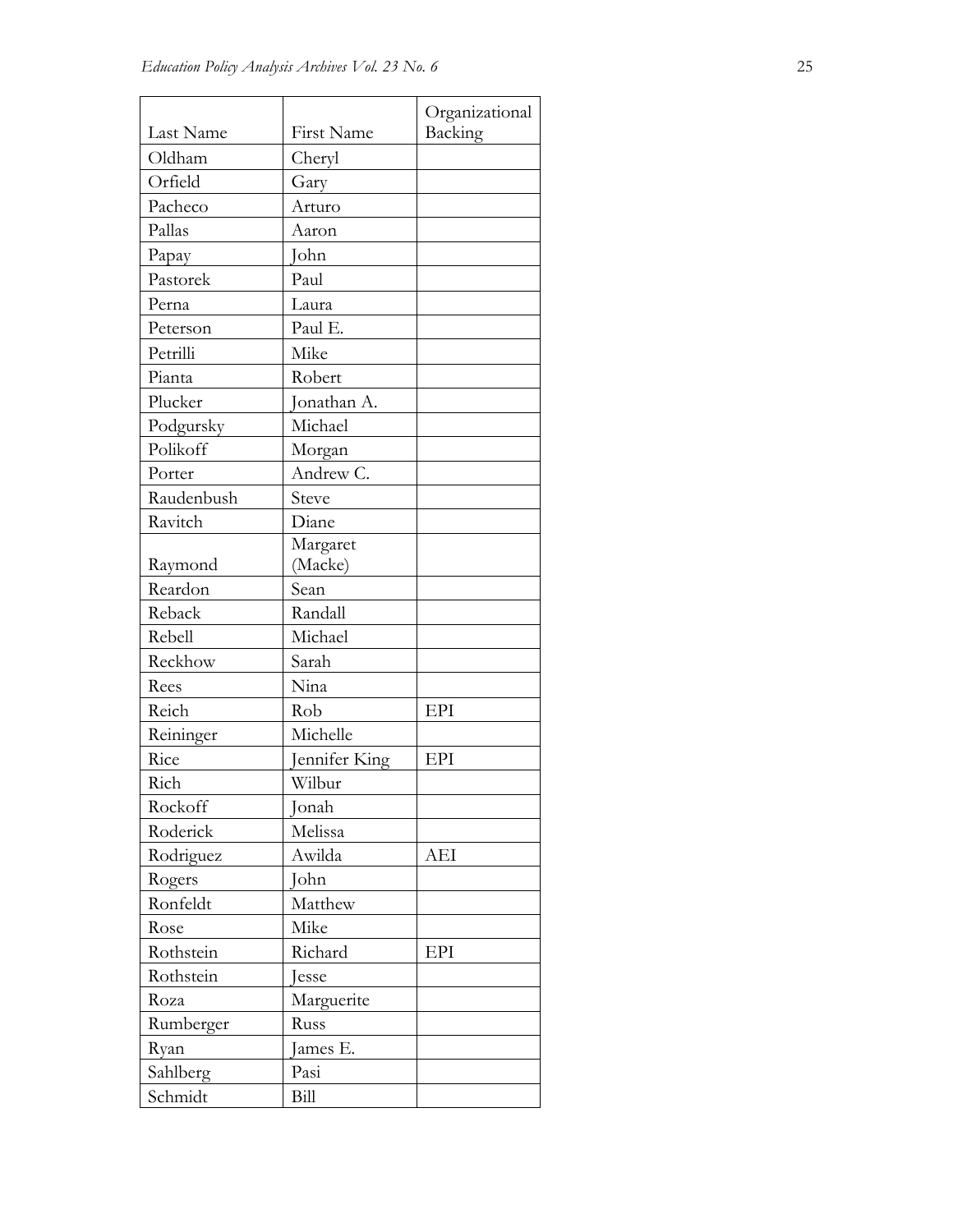|                |              | Organizational |
|----------------|--------------|----------------|
| Last Name      | First Name   | Backing        |
| Schneider      | Barbara      |                |
| Schneider      | Mark         | AEI            |
| Scott          | Janelle      |                |
| Scott          | Robert       |                |
| Scott-Clayton  | Judith       |                |
| Shepard        | Lorrie       |                |
| Shober         | Arnold       |                |
| Simon          | Mark         | EPI            |
| Skiba          | Russ         |                |
| Slavin         | Robert       |                |
| Smith          | Thomas       |                |
| Snell          | Lisa         |                |
| Spillane       | <b>James</b> |                |
| Springer       | Matthew      |                |
| Staiger        | Douglas O.   |                |
| Steiner        | David        |                |
| Stergios       | Jim          |                |
| Stevens        | Mitchell     |                |
| Stotsky        | Sandy        |                |
| Strunk         | Katharine    |                |
| Stuart-Wells   | Amy          |                |
| Suarez-Orozco  | Marcelo      |                |
| Supovitz       | Jonathan     |                |
| Sykes          | Gary         |                |
| Teranishi      | Robert       |                |
| Teske          | Paul         |                |
| Thomas         | Paul         |                |
| Tomlinson      | Carol        |                |
| Trent          | William      |                |
| Turner         | Sarah E.     |                |
| Tyler          | John H.      |                |
| Van Beek       | Michael      |                |
| Vasquez Heilig | Julian       |                |
| Vedder         | Richard      | AEI            |
| Vigdor         | Jacob        | AEI            |
| Wagner         | Tony         |                |
| Walden Ford    | Virginia     | Heritage       |
| Warschauer     | Mark         |                |
| Weiss          | Elaine       | EPI            |
| Welner         | Kevin G.     |                |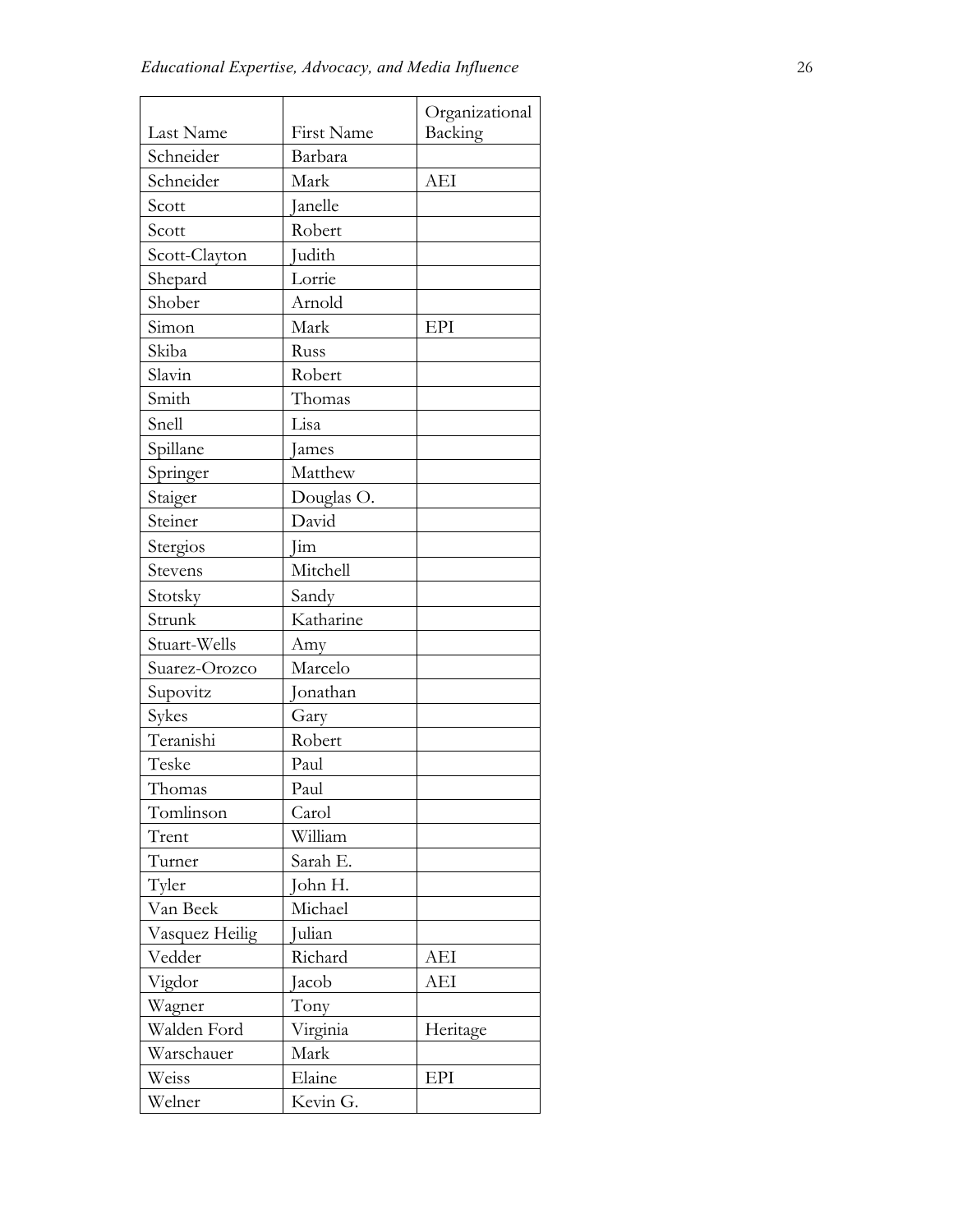|             |                   | Organizational |
|-------------|-------------------|----------------|
| Last Name   | First Name        | Backing        |
| West        | Martin R.         |                |
| Willingham  | Daniel T.         |                |
| Wineburg    | Sam               |                |
| Winston     | David             |                |
| Winters     | Marcus A.         |                |
| Witte       | John              |                |
| Wohlstetter | Priscilla (Penny) |                |
| Wolf        | Patrick J.        |                |
| Wong        | Kenneth K.        |                |
| Wurman      | Ze'ev             |                |
| Wyckoff     | James H.          |                |
| Young       | Michelle          |                |
| Zeichner    | Kenneth           |                |
| Zhao        | Yong              |                |
| Zimmer      | Ronald F.         |                |
| Zimmerman   | Jonathan          |                |

*Note*. AEI: American Enterprise Institute; EPI: Economic Policy Institute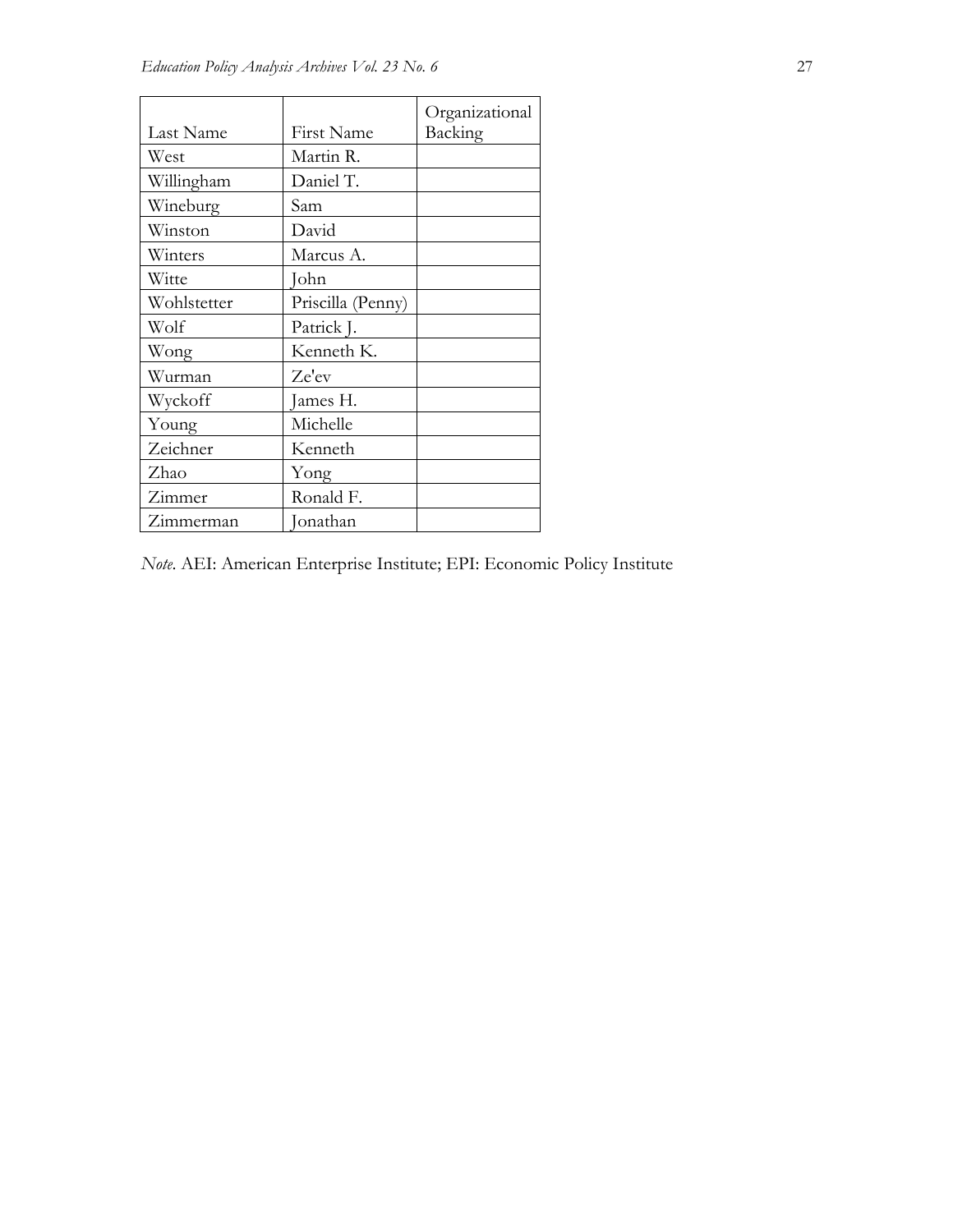### **About the Authors**

#### **Joel R. Malin**

University of Illinois

jrmalin2@illinois.edu

Joel R. Malin is a Doctor of Philosophy student in the Department of Education Policy, Organization and Leadership and Curriculum Specialist at the Pathways Resource Center at the University of Illinois at Urbana-Champaign. He is also a fellow with the Forum on the Future of Public Education, and serves as a research and data analysis consultant for Lake Forest School District 67 (Illinois). His research interests include the underpinnings and practical implications of educational policies, and mentorship and leadership capacity development.

#### **Christopher Lubienski**

University of Illinois club@illinois.edu

Christopher Lubienski is a Professor of education policy, and the Director of the Forum on the Future of Public Education at the University of Illinois. He is also a fellow with the National Education Policy Center at the University of Colorado and Sir Walter Murdoch Visiting Professor at Murdoch University in Western Australia. His research focuses on education policy, research use, and the political economy of education, with a particular concern for issues of equity and access. His most recent book is *The Public School Advantage: Why Public Schools Outperform Private Schools* (with Sarah Theule Lubienski, University of Chicago Press).

# education policy analysis archives

Volume 23 Number 6 January 26<sup>th</sup>, 2015 ISSN 1068-2341

## <sub>(cc)</sub>

Readers are free to copy, display, and distribute this article, as long as the work is attributed to the author(s) and **Education Policy Analysis Archives,** it is distributed for non-commercial purposes only, and no alteration or transformation is made in the work. More details of this Creative Commons license are available at http://creativecommons.org/licenses/by-nc-sa/3.0/. All other uses must be approved by the author(s) or **EPAA**. **EPAA** is published by the Mary Lou Fulton Institute and Graduate School of Education at Arizona State University Articles are indexed in CIRC (Clasificación Integrada de Revistas Científicas, Spain), DIALNET (Spain), Directory of Open Access Journals, EBSCO Education Research Complete, ERIC, Education Full Text (H.W. Wilson), QUALIS A2 (Brazil), SCImago Journal Rank; SCOPUS, SOCOLAR (China).

Please contribute commentaries at http://epaa.info/wordpress/ and send errata notes to Gustavo E. Fischman fischman@asu.edu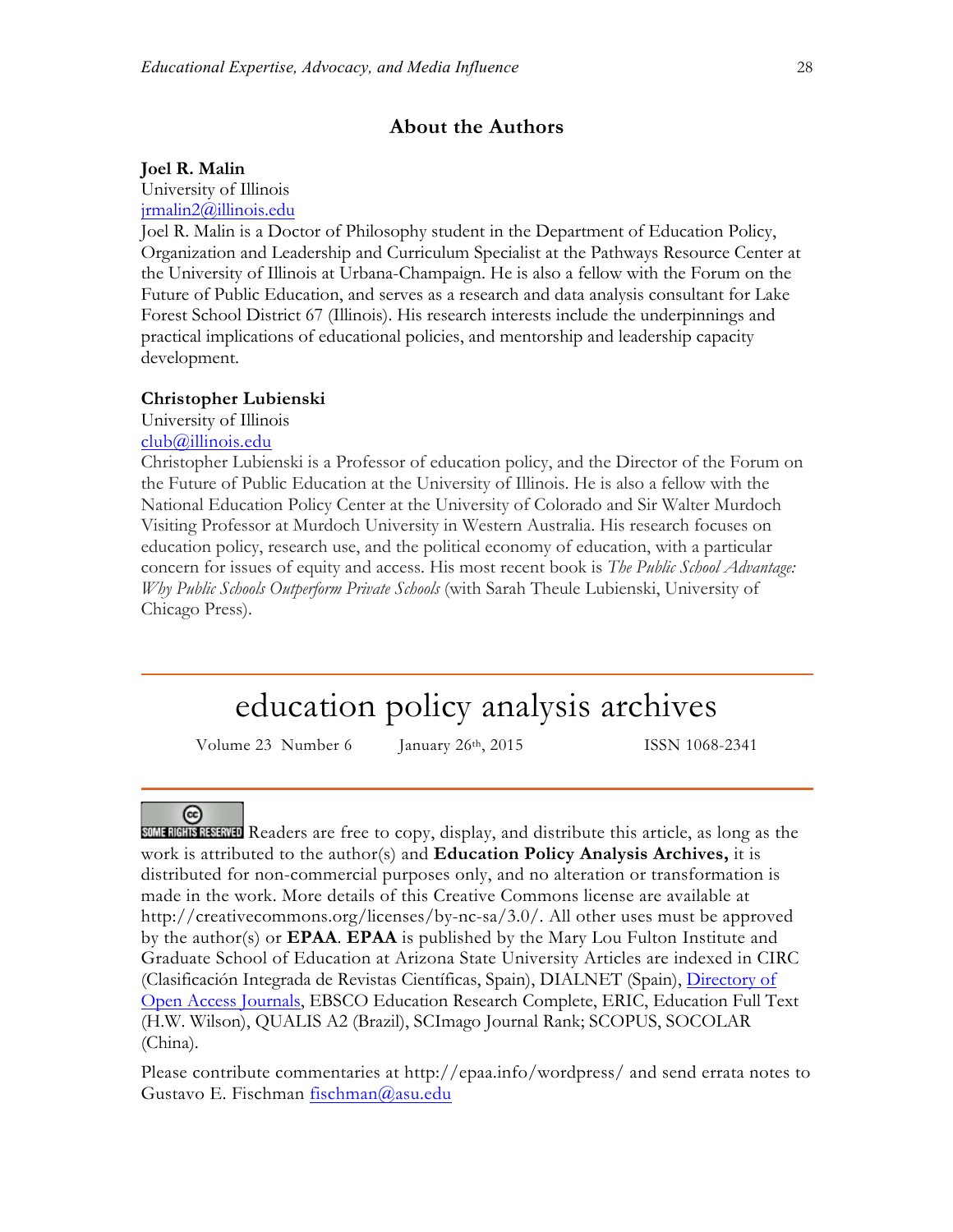Join EPAA's Facebook community at https://www.facebook.com/EPAAAAPE and **Twitter feed** @epaa\_aape.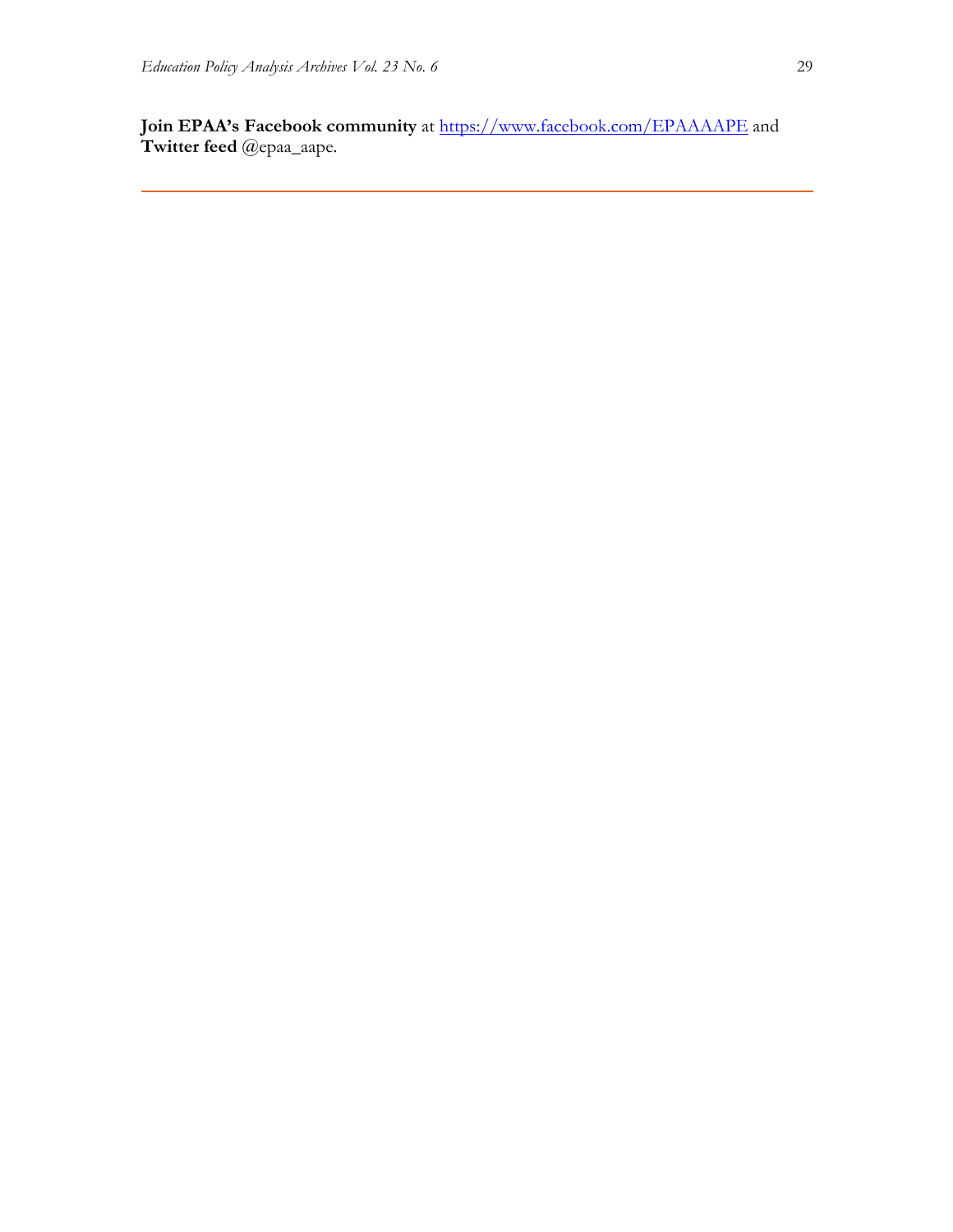# education policy analysis archives editorial board

Editor **Gustavo E. Fischman** (Arizona State University) Associate Editors: **Audrey Amrein-Beardsley** (Arizona State University), **Kevin Kinser** (University of Albany) **Jeanne M. Powers** (Arizona State University)

**Jessica Allen** University of Colorado, Boulder **Jaekyung Lee** SUNY Buffalo **Gary Anderson** New York University **Christopher Lubienski** University of Illinois, Urbana-Champaign **Michael W. Apple** University of Wisconsin, Madison **Sarah Lubienski** University of Illinois, Urbana-Champaign **Angela Arzubiaga** Arizona State University **Samuel R. Lucas** University of California, Berkeley **David C. Berliner** Arizona State University **Maria Martinez-Coslo** University of Texas, Arlington **Robert Bickel Marshall University William Mathis University of Colorado, Boulder Henry Braun** Boston College **Tristan McCowan** Institute of Education, London **Eric Camburn** University of Wisconsin, Madison **Michele S. Moses** University of Colorado, Boulder **Wendy C. Chi** Jefferson County Public Schools in Golden, Colorado **Julianne Moss** Deakin University **Casey Cobb** University of Connecticut **Sharon Nichols** University of Texas, San Antonio **Arnold Danzig** California State University, San Jose **Noga O'Connor** University of Iowa **Antonia Darder** Loyola Marymount University **João Paraskveva** University of Massachusetts, Dartmouth **Linda Darling-Hammond** Stanford University **Laurence Parker** University of Utah **Chad d'Entremont** Rennie Center for Education Research and Policy **Susan L. Robertson** Bristol University **John Diamond** Harvard University **John Rogers** University of California, Los Angeles **Tara Donahue** McREL International **A. G. Rud** Washington State University **Sherman Dorn** Arizona State University **Felicia C. Sanders** Institute of Education Sciences **Christopher Joseph Frey** Bowling Green State University **Janelle Scott** University of California, Berkeley **Melissa Lynn Freeman** Adams State College **Kimberly Scott** Arizona State University **Amy Garrett Dikkers** University of North Carolina Wilmington **Dorothy Shipps** Baruch College/CUNY **Gene V Glass** Arizona State University **Maria Teresa Tatto** Michigan State University **Ronald Glass** University of California, Santa Cruz **Larisa Warhol** Arizona State University **Harvey Goldstein** University of Bristol **Cally Waite** Social Science Research Council **Jacob P. K. Gross** University of Louisville **John Weathers** University of Colorado, Colorado Springs **Eric M. Haas** WestEd **Kevin Welner** University of Colorado, Boulder **Kimberly Joy Howard** University of Southern California **Ed Wiley** University of Colorado, Boulder **Aimee Howley** Ohio University **Terrence G. Wiley** Center for Applied Linguistics **Craig Howley** Ohio University **John Willinsky** Stanford University **Steve Klees** University of Maryland **Kyo Yamashiro** Los Angeles Education Research Institute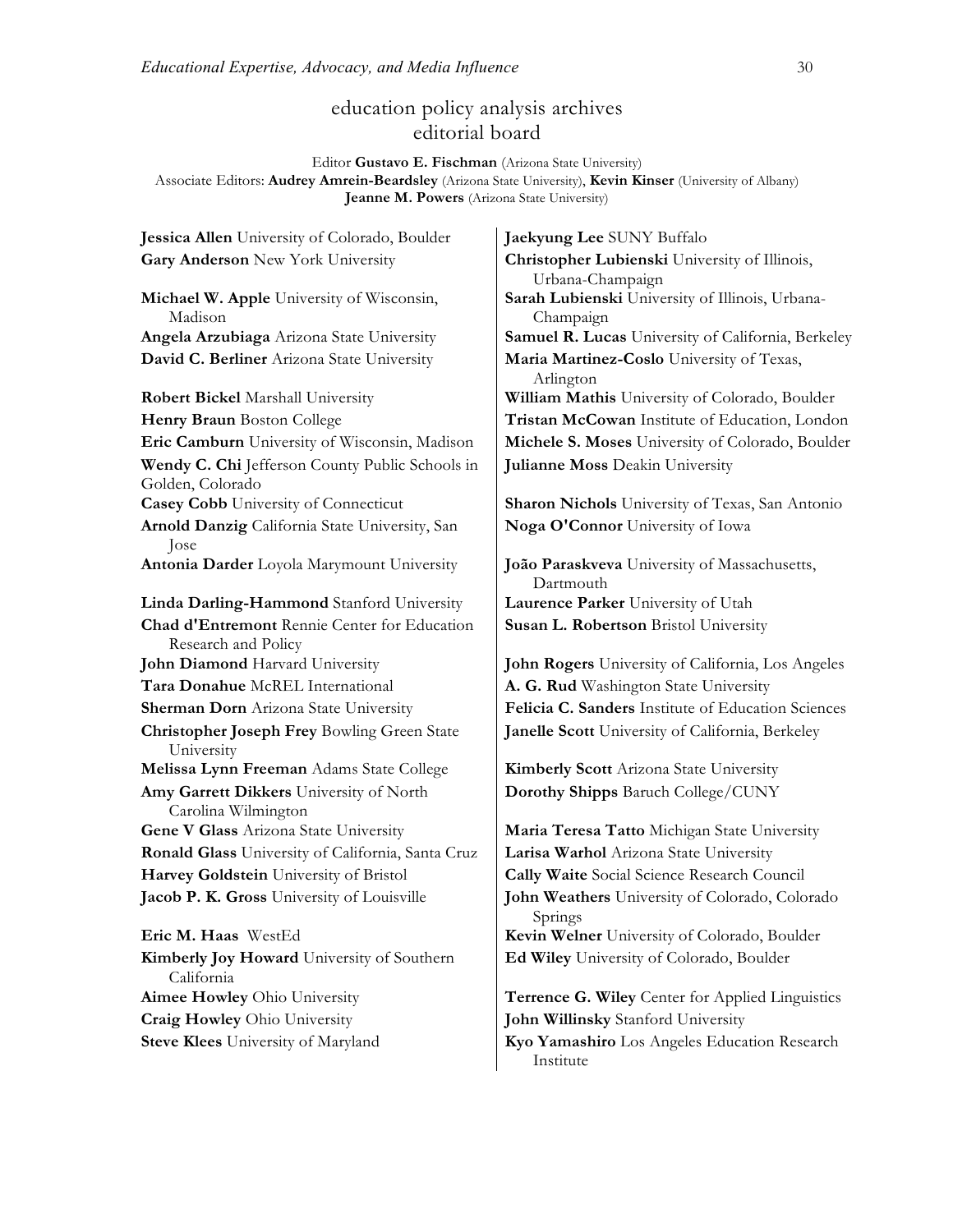# archivos analíticos de políticas educativas consejo editorial

Editores: **Gustavo E. Fischman** (Arizona State University), **Jason Beech** (Universidad de San Andrés), **Alejandro Canales** (UNAM) y **Jesús Romero Morante** (Universidad de Cantabria)

**Armando Alcántara Santuario** IISUE, UNAM México

**Claudio Almonacid** University of Santiago, Chile **Imanol Ordorika** Instituto de Investigaciones

**Pilar Arnaiz Sánchez** Universidad de Murcia, España **Xavier Besalú Costa** Universitat de Girona,

España **Jose Joaquin Brunner** Universidad Diego Portales, Chile

- **Damián Canales Sánchez** Instituto Nacional para la Evaluación de la Educación, México
- **María Caridad García** Universidad Católica del Norte, Chile
- **Raimundo Cuesta Fernández** IES Fray Luis de León, España

**Marco Antonio Delgado Fuentes** Universidad Iberoamericana, México

**Inés Dussel** DIE**-**CINVESTAV, Mexico

**Rafael Feito Alonso** Universidad Complutense de Madrid. España

**Pedro Flores Crespo** Universidad Iberoamericana, México

- **Verónica García Martínez** Universidad Juárez Autónoma de Tabasco, México
- **Francisco F. García Pérez** Universidad de Sevilla, España

**Edna Luna Serrano** Universidad Autónoma de Baja California, México

**Alma Maldonado** DIE-CINVESTAV México

**Alejandro Márquez Jiménez** IISUE, UNAM México

**Jaume Martínez Bonafé**, Universitat de València, España

**José Felipe Martínez Fernández** University of California Los Angeles, Estados Unidos

**Fanni Muñoz** Pontificia Universidad Católica de Perú,

Economicas – UNAM, México

**Maria Cristina Parra Sandoval** Universidad de Zulia, Venezuela

**Miguel A. Pereyra** Universidad de Granada, España

**Monica Pini** Universidad Nacional de San Martín, Argentina

**Paula Razquin** Universidad de San Andrés, Argentina

**Ignacio Rivas Flores** Universidad de Málaga, España

**Daniel Schugurensky** Arizona State University, Estados Unidos

**Orlando Pulido Chaves** Instituto para la Investigacion Educativa y el Desarrollo Pedagogico IDEP

**José Gregorio Rodríguez** Universidad Nacional de Colombia

**Miriam Rodríguez Vargas** Universidad Autónoma de Tamaulipas, México

**Mario Rueda Beltrán** IISUE, UNAM México

**José Luis San Fabián Maroto** Universidad de Oviedo, España

**Yengny Marisol Silva Laya** Universidad Iberoamericana, México

**Aida Terrón Bañuelos** Universidad de Oviedo, España

**Jurjo Torres Santomé** Universidad de la Coruña, España

**Antoni Verger Planells** University of Barcelona, España

**Mario Yapu** Universidad Para la Investigación Estratégica, Bolivia